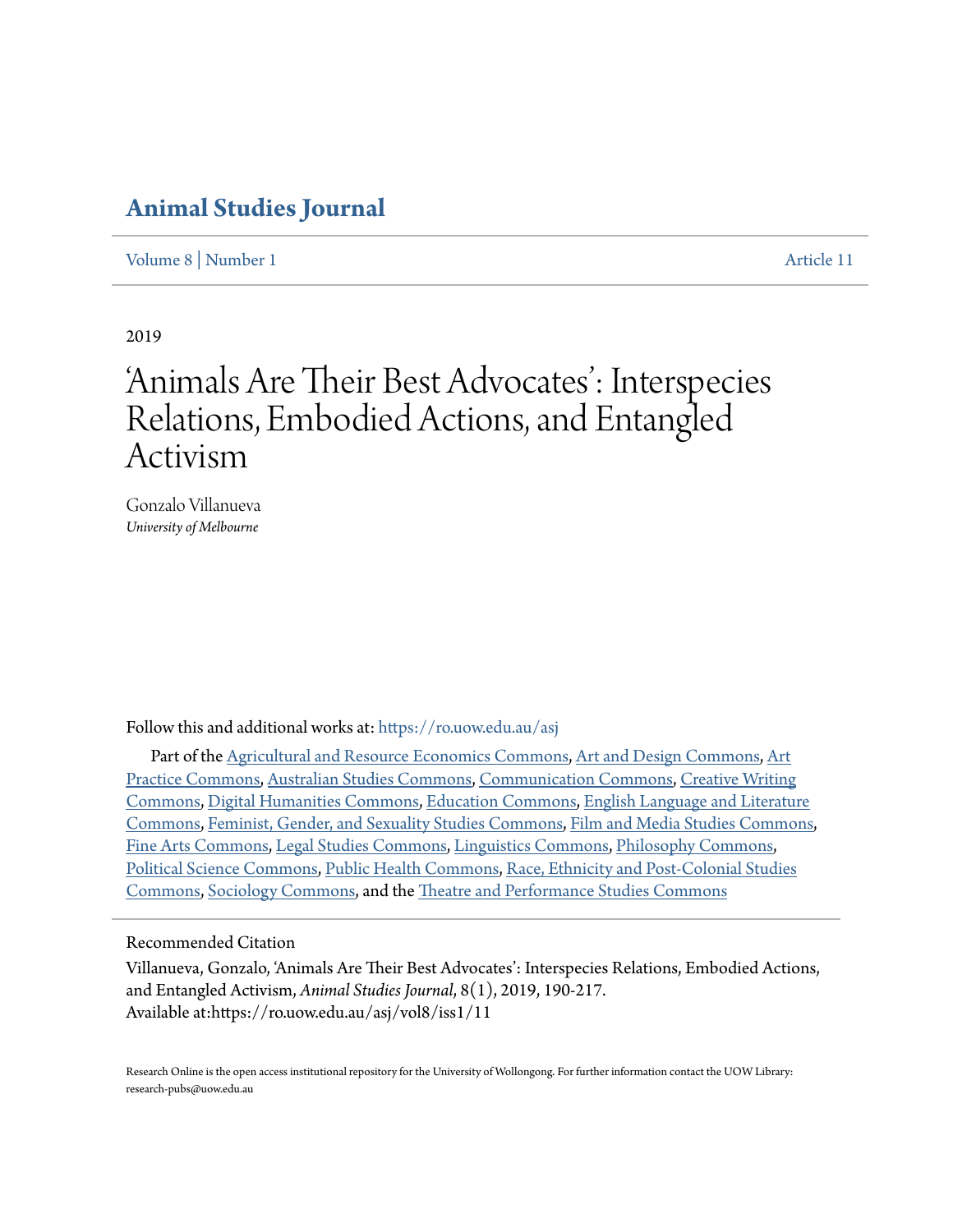# 'Animals Are Their Best Advocates': Interspecies Relations, Embodied Actions, and Entangled Activism

### **Abstract**

Since 1986, the Coalition Against Duck Shooting (CADS) has sought to ban the practice of recreational duck hunting across Australia. Campaigners have developed techniques to disrupt shooters, rescue injured water birds, and gain media coverage. The campaign is underpinned by embodied processes that engage empathy, emotion, affect, and cognition. Seeking to understand human-animal interrelations, I conducted multispecies autoethnographic research, during which I participated as an activist-scholar in the anti-duck shooting campaign for nearly three months. Drawing on feminist philosopher Lori Gruen and others, this article conceptualises 'entangled activism' and argues that embodied actions arise from interspecies interrelations. This article demonstrates that campaigning is often guided by animals' speciesspecific behaviour, preferences, and spatial habitats. Social media campaigners create an affective space in which animals communicate their suffering and also display their individuality. This article highlights that nonhuman animals are not voiceless and that they play a co-constructive role in animal advocacy.

#### **Keywords**

Entangled activism, Coalition Against Duck Shooting, embodied actions, multispecies, autoethnography, animal agency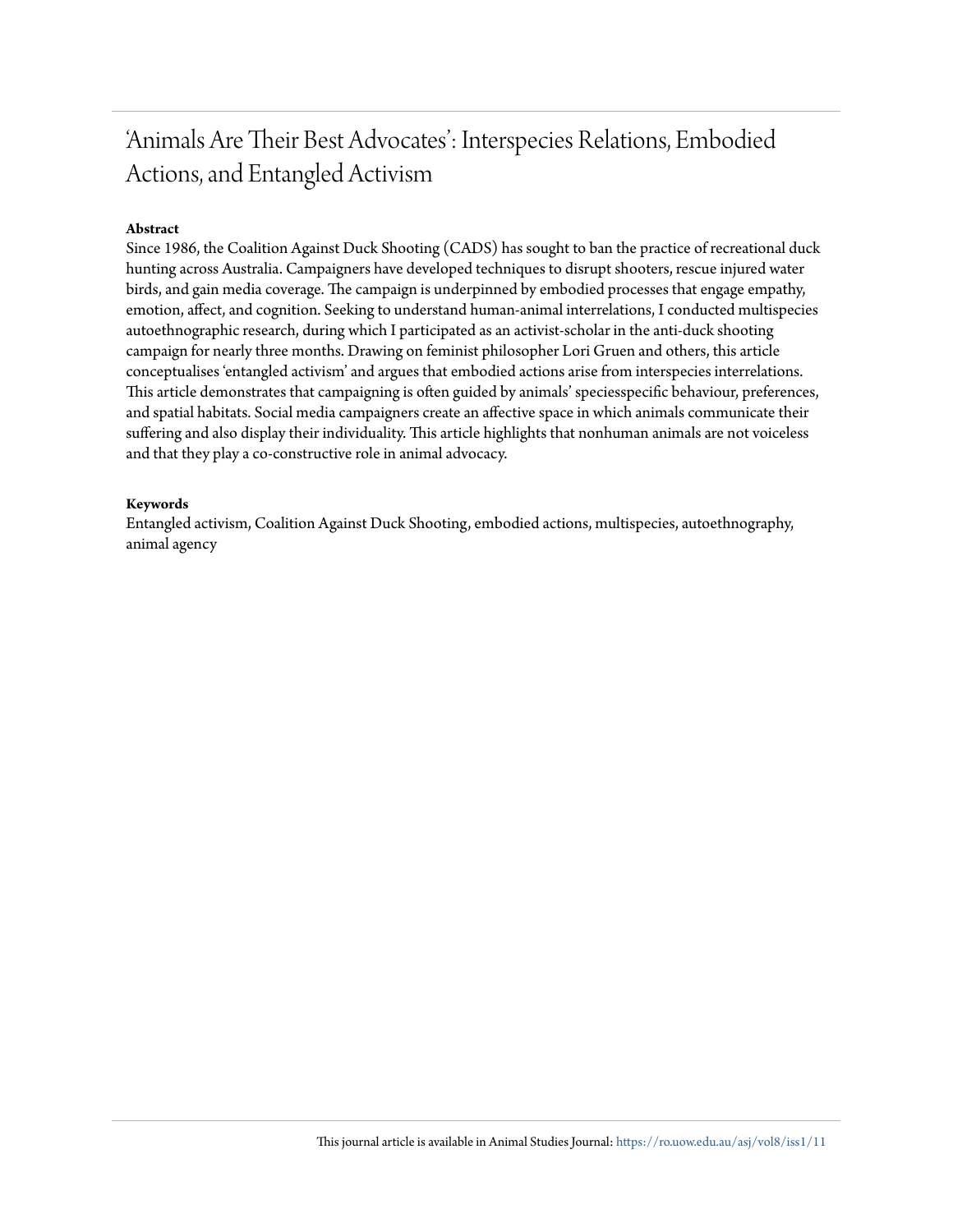# *'Animals Are Their Best Advocates': Interspecies Relations, Embodied Actions, andEntangled Activism*

# **Gonzalo Villanueva University of Melbourne**

**Abstract:** Since 1986, the Coalition Against Duck Shooting (CADS) has sought to ban the practice of recreational duck hunting across Australia. Campaigners have developed techniques to disrupt shooters, rescue injured water birds, and gain media coverage. The campaign is underpinned by embodied processes that engage empathy, emotion, affect, and cognition. Seeking to understand human-animal interrelations, I conducted multispecies autoethnographic research, during which I participated as an activist-scholar in the anti-duck shooting campaign for nearly three months. Drawing on feminist philosopher Lori Gruen and others, this article conceptualises 'entangled activism' and argues that embodied actions arise from interspecies interrelations. This article demonstrates that campaigning is often guided by animals' speciesspecific behaviour, preferences, and spatial habitats. Social media campaigners create an affective space in which animals communicate their suffering and also display their individuality. This article highlights that nonhuman animals are not voiceless and that they play a co-constructive role in animal advocacy.

**Keywords**: Entangled activism, Coalition Against Duck Shooting, embodied actions, multispecies, autoethnography, animal agency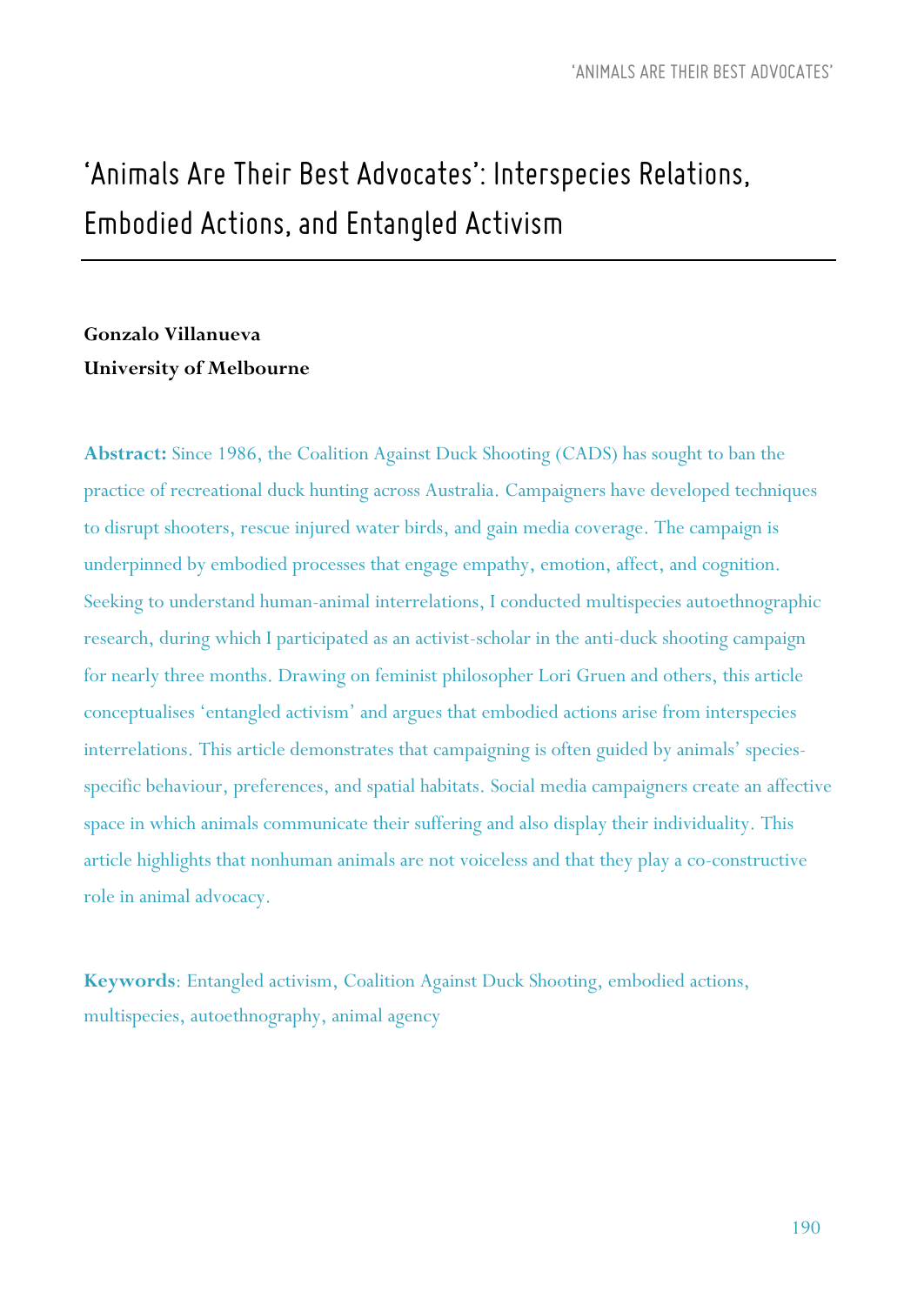Since 1986, the Coalition Against Duck Shooting (CADS) has sought to ban the seasonal practice of recreational duck hunting. Several states around Australia have prohibited duck shooting: Western Australia in 1990; New South Wales in 1995; and Queensland in 2005. Duck shooting continues in other states, with Victoria having perhaps the strongest social base for the practice. Campaigners, known as 'duck rescuers', have developed and refined techniques to disrupt shooters, rescue injured water birds, and gain media coverage. CADS is part of a wider animal movement that has aimed to challenge the politics and culture of exploitation of farmed animals, animals in research, animals in sports and entertainment, and wild animals. Duck rescuers, like other animal activists, care about the well-being and rights of animals.

As with other movements, emotions are woven into the fabric of the animal movement. They can aid or hinder mobilisation, frame ideologies and goals, inform strategies, and contribute to the success or failures of campaigns (Jasper, 'Emotions and Social Movements'). Basic sensibilities, emotions, affect, morals, and beliefs are the building blocks of any social movement and are inseparable from action (Jasper, *The Art of Moral Protest* 154). Through an interplay of morality, cognition, and emotions, moral shocks can be a way of recruiting individuals to animal rights campaigns. These can be in reaction to graphic, sometimes confronting, visual material of animal cruelty (Jasper and Poulsen). Emotional experiences have an embodied dimension, in addition to the cultural norms and meanings that shape affective and cognitive responses (Hannson and Jacobsson 267). Due to the intensity and costs of animal activism, participants contain, ventilate, ritualise, and normalise a variety of emotional work (Jacobsson and Lindblom). While the study of emotions has examined animal activists, there is scope to more directly foreground the role that actual animals play in social movement activities. Embodied activist encounters through the engaged witnessing of nonhuman animals in spaces of exploitation can help us rethink interspecies relations (Lockwood). Based on a multispecies autoethnographic account of the 2018 anti-duck shooting campaign, this article explores the relational entanglements that exist between humans and nonhuman animals. It interrogates how avian agency figures into and shapes this entanglement, how it co-constructs the embodied actions and tactical choices that activists make.

191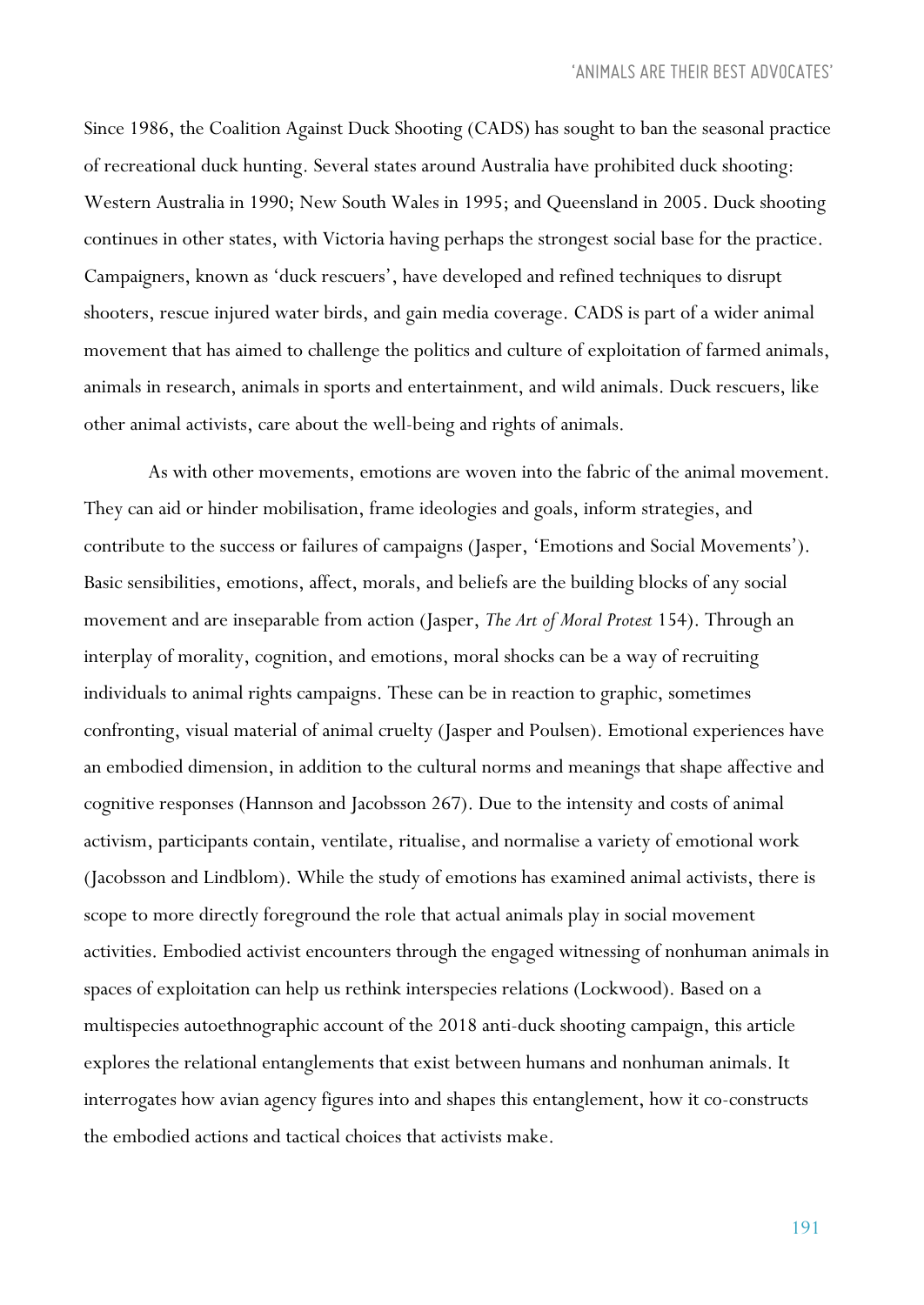Understanding nonhuman animals and their agency can inform how humans empathise, relate, and interact with animals. Ethical encounters between humans and nonhuman animals, argues feminist philosopher Lori Gruen, arises from co-constituted social and material agential entanglements. Gruen refers to this as entangled empathy. This is a type of moral and caring perception that involves an intertwining of 'emotion and cognition in which we recognize we are in relationships with others' (Gruen 3). Entangled empathy is not necessarily reducible to an emotion, but is an embodied process of engaging moral perception (Gruen, 'Expressing Entangled Empathy' 454–455). The intended outcome is being responsive, responsible, and attentive to another's wellbeing. Empathy with others requires us to understand, as best we can, the perceptions and senses of others from their position – not so much to 'stand in their shoes', but to be situated within oneself and connect, through affect and cognition, with a specific human or animal other (Gruen 66). For this, one must distinguish between one's own self – perception, experience, and beliefs – and that of the other (Gruen 61). It is a reflective and caring process that is not limited to those who are in close proximity but can transcend spatial and contextual differences. In short, entangled empathy motivates and moves one to act on behalf of those who co-constitute our agency. Building on Gruen's concept, I want to advance the notion of 'entangled activism' to emphasise interspecies agential networks in social movement mobilisations. Using the term entangled activism recognises the ethical and empathetic motivations, but also highlights the embodied actions, adversarial interactions, performances, and claims-making that arise from multispecies interrelations. Adopting the entanglement approach can redress the problematic ways in which animals have been traditionally represented by social movement actors.

Within certain quarters of the animal movement, there are those who view animals as 'voiceless'. Whether it is established groups, loose networks, or individuals, the rhetoric that humans are a 'voice for the voiceless' is widely used. The trope is arguably an attractive one, as it suggests advocating for a vulnerable and marginalised group, one who cannot or does not possess agency or the ability to act on behalf of their own interests. However, voicelessness is a problematic concept. As Sunaura Taylor (63-67) argues in *Beasts of Burden*, phrases like 'voice for the voiceless', whether applied to animals or disabled people, reinforce patronising,

192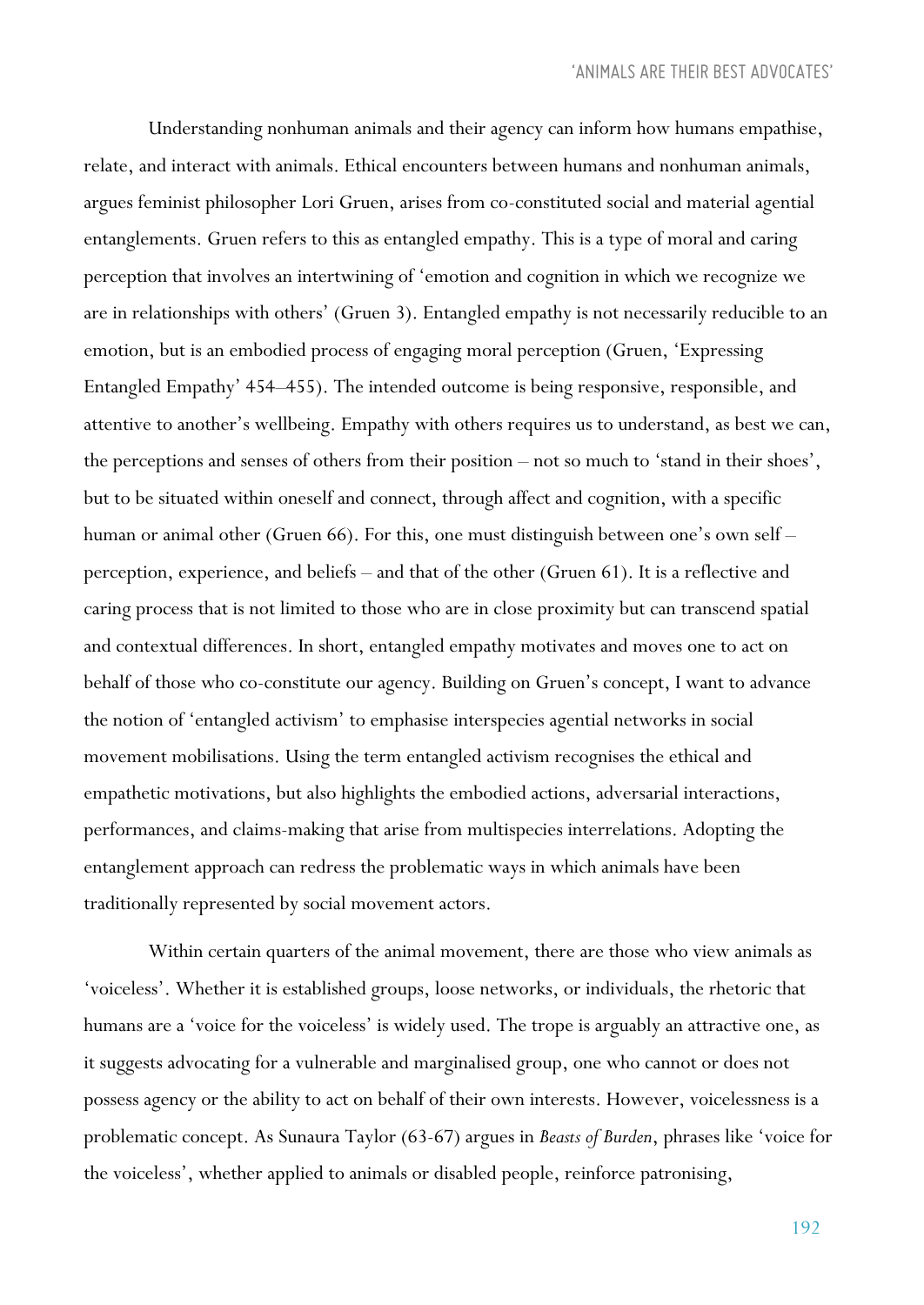paternalistic, and ableist assumptions. 'Considering animals [as] voiceless', she argues, 'betrays an ableist assumption of what counts as having a voice – an assumption that many disabled and nondisabled people alike often make about animals' (63). Taylor's criticisms are not only directed at activists, but also aimed at those outside the movement, those who treat animals like property, afford them little-to-no moral consideration, or perhaps retain outdated Cartesian assumptions that animals cannot feel pain and that their suffering is irrelevant.

Although human-animal studies and critical animal studies (DeMello; Taylor and Twine), which adopt interdisciplinary and multidisciplinary approaches, have inserted the 'animal question' into the humanities and have carefully considered agency, animals can still remain invisible. Biological scientist and animal studies scholar, Lynda Birke, argues that what can predominate in some animal studies research is a privileging of the human experience, largely around questions of how humans symbolically represent animals. Birke's criticism should not be interpreted as a generalisation of all animal studies scholarship. Rather it is meant to highlight that there needs to be a focus on multispecies interrelations and how human and nonhuman animals co-construct their relations. Considering these difficult questions can enrich and advance interspecies relations. For example, some political philosophers have sought to conceptualise new forms of democratic interaction with animals, which is based on the understanding that animals have communication abilities, their own language and culture, and the capacity to make collective decisions, negotiate, and even deliberate (Donaldson and Kymlicka; Meijer, 'Animal Activism and Interspecies Change'; Meijer, 'Interspecies Democracies') 'Animal Activism and Interspecies Change', 'Interspecies Democracies'). This article emphasises that examining the entanglements in human-animal interactions deepens our understanding of activism and contentious political spaces, but also means we must conceptually and practically take animals seriously as agents who co-constitute our social world.

### *Animal Agency*

Among animal scholars, the question of agency is a significant subject. Agency generally refers to the capacities of a being to act upon the world around them. The standard theory of agency is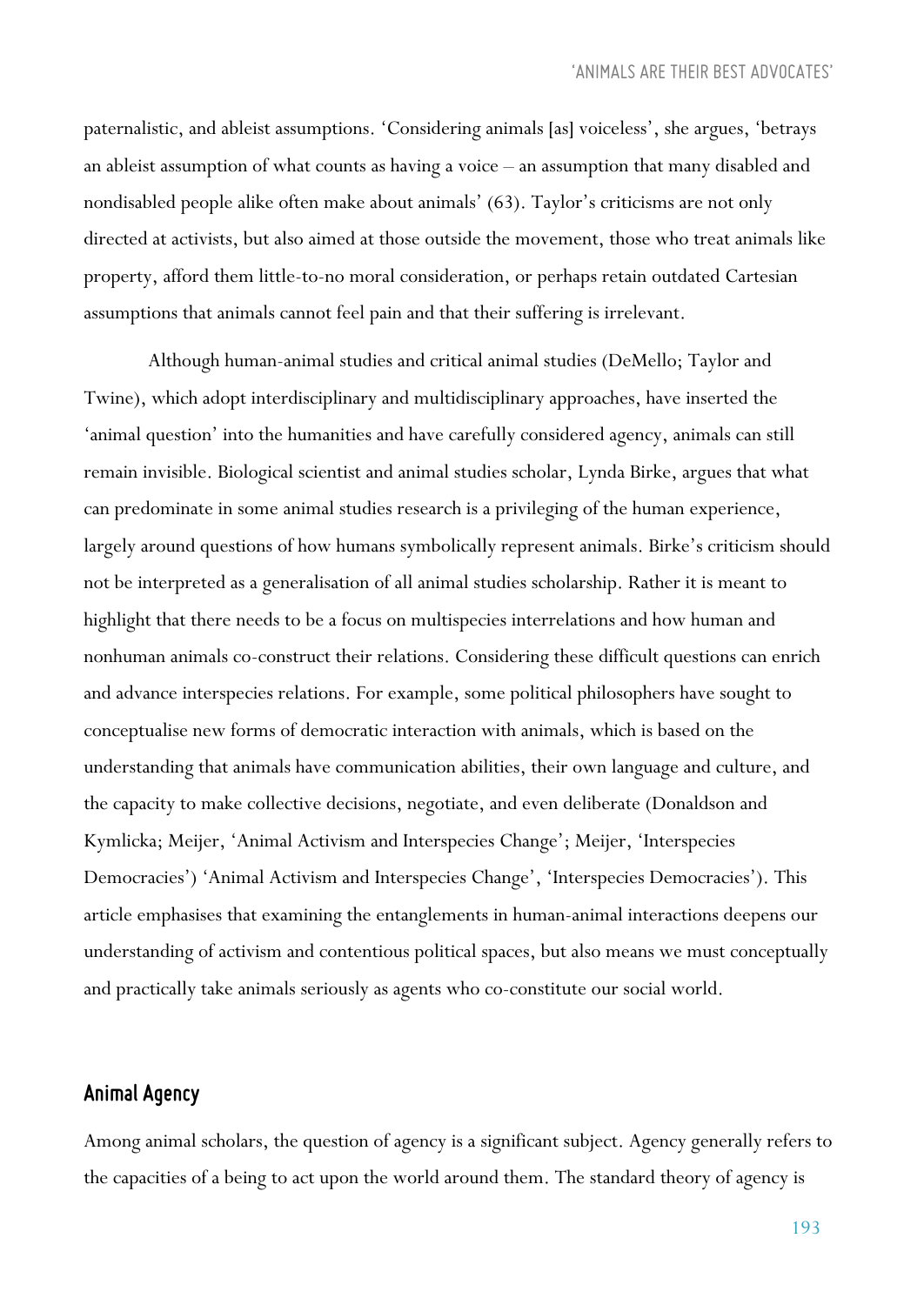predicated on intentionality, which is based on mental states, such as desires, beliefs, and conscious action (Schlosser). For example, a preprogramed robot that builds an object would not be considered an agent. But an architect who designs and builds a house would be an agent. The robot just builds, whereas the architect thinks and purposively acts.

However, the standard theory of agency privileges certain kinds of actors. Scholars reassessing the histories of subaltern, marginalised, and oppressed actors have criticised normative assumptions about agency that are based on the idea of an autonomous, rational, selfaware individual (Swart 251). Furthermore, the standard conception of agency is highly ableist and anthropocentric, and is dismissive of the capacities of others, including nonhuman animals.

Alternative conceptions of agency involve initiation by an actor, which is not reducible to rationality nor intentionality. This position rejects agency based on causal mechanisms. Bruno Latour's actor-network theory posits that '*any thing*', whether that thing is a hammer or a cat, that impacts upon another actor, regardless of its reflexivity, ought to be considered an agent (71). Environmental humanities scholars argue that nature has agency, as it complicates the actions of humans and produces unpredictable consequences (Nash). Agency can be performed by actors that do not have the capacity for intentional action, and it has been argued that agency can be conceptualised without reference to causal mental states and events (Schlosser). Even if one were sceptical about the capacities of animals, it is possible to move beyond a limited focus on 'self-reflexive intentionality' and acknowledge that animals, intentionally or not, play an agential role (Fudge 5).

In contrast, Torill Christine Lindstrøm has criticised these alternative approaches, arguing that an all-encompassing concept of agency makes it meaningless. At best, 'things' may perform a secondary, distributive, or reactive function. Propensities to attribute agency to nonsentient things may be the result of anthropomorphic projection and different ontologies, such as what anthropologists would term animism. Lindstrøm advocates a narrow, 'scientific' definition based on four core characteristics, which resembles the standard theory: intentionality, forethought, self-reactiveness, and self-reflectiveness (233). Disregarding the hammer and all things, Lindstrøm concludes that 'only humans and animals have agency proper' (227). Drawing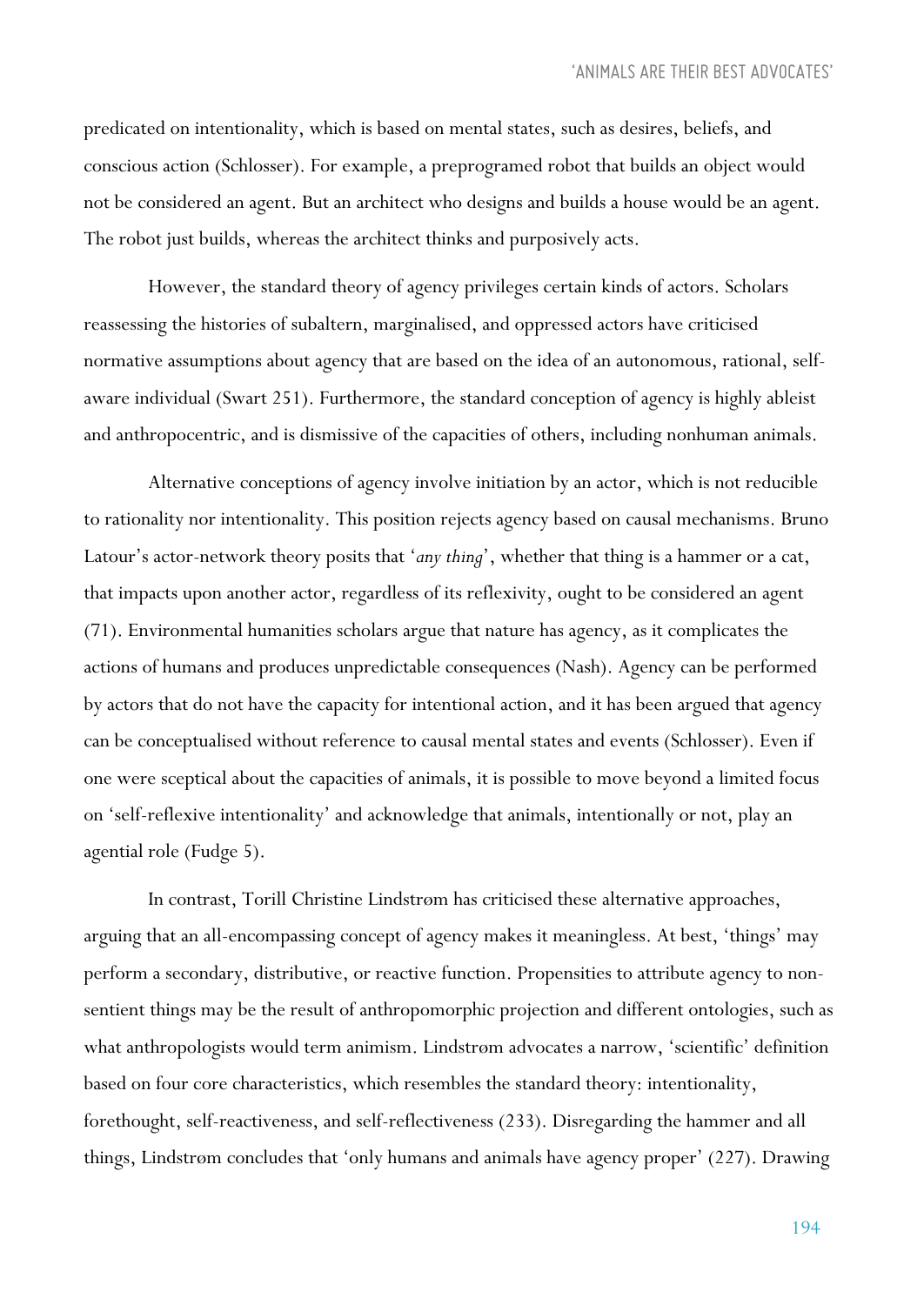on poststructuralism – Latour, Haraway, and others – Chris Pearson suggests that animals have displayed various degrees of intentionality, which is 'relational, emerging, or disintegrating in relationship to other agencies' (11).

The relational view of agency is perhaps the most widely adopted approach, and one that this article utilises. Gruen's entangled empathy is premised on the relational account. Relational agency is considered dependent upon a positioning within the parameters of social relations (Carter and Charles 329), and upon the structures and environment in which it emerges (Nash). A human going on a walk with a dog, with the constant negotiations of where to walk, when to stop, how long to stop for, and whom to greet, is an act which reveals the relational complexities in canine-human relations (Platt and Fletcher). Agents themselves are part of collectivities that are historically, socially, and spatially contingent. For instance, a polar bear located in a London zoo has different agential conditions and possibilities for action from a wild polar bear (Carter and Charles 330). Importantly for nonhuman animals, agency exists in relation to human-dominated power structures and interests, and human-affected ecologies (Carter and Charles 331–32; Saha 3). In this sense, animals can act to resist and effect networks of power relations (Carter and Charles 335). Acts of individual resistance, such as animals escaping captivity, which have been chronicled by Jason Hribal, are considered deliberate, intentional actions against oppressive human institutions. Human instruments and tools of violence reveal relational agency at the point of conflict between humans and animals. Certain weapons of dominance, such as the fishing hook, are designed to counteract the resistance of animals (Wadiwel). As I will demonstrate, relational agency is evident in avian-human relations in wetlands during the duck shooting season.

## *Methodology*

Whereas traditional ethnography is primarily concerned with humans, the theory and methods of multispecies ethnography focus on the more-than-human world. Multispecies ethnography invites inquiry into the 'intimately intertwined enactments of violence, power, cruelty, love, care, and kinship that define the varied and ambivalent relationships between humans and other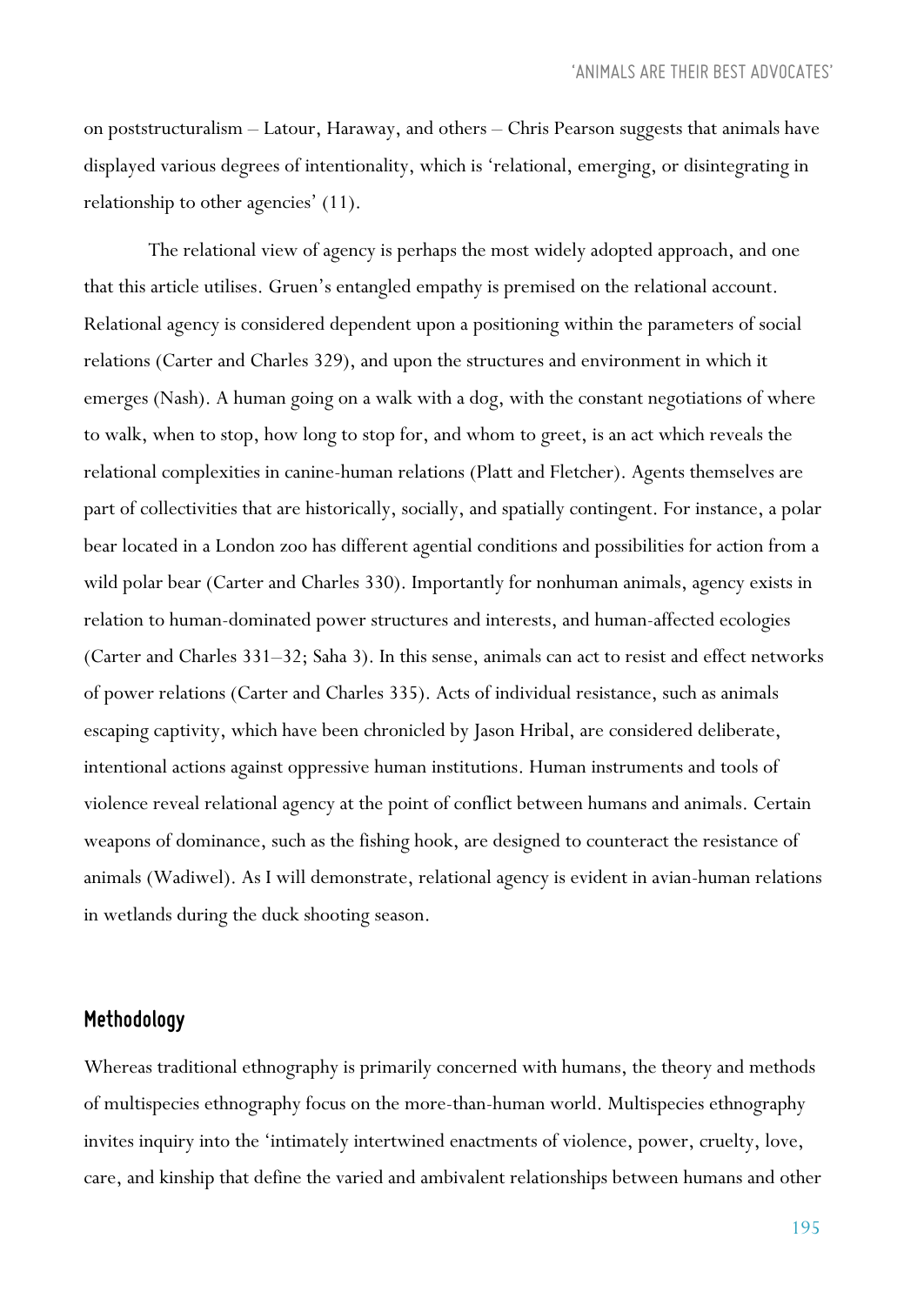animals' (Collard and Gillespie 206–07). It explores the entanglement of human-animal relations, the complex being and becoming of interspecies life, and issues beyond the exclusive symbolic or material domain of humans (Pacini-Ketchabaw et al. 151). Multispecies ethnography confronts epistemological and ontological assumptions of human exceptionalism and anthropocentrism, which conventionally underpins inward-looking social science research (Hurn 202–06). Despite its anthropocentrism, the principles and practices of traditional ethnographic fieldwork, particularly reflexivity and personal engagement and understanding, are equally valuable to multispecies ethnographers (Hurn 208). Similar to immersive ethnography, multispecies research can unfold in a slow, ponderous manner, attentive to the agency of nonhuman others, with a decentring of the human experience through embodied interspecies relations (Pacini-Ketchabaw et al. 152–62). Researchers can also closely observe the choices animals make in certain contexts, learn about their characteristics through observation, and be alert to both verbal and nonverbal communication (Alger and Alger 40). Such methodological techniques can reveal knowledges and understandings of both human and animal subjectivities and intersubjectivities that can escape other approaches (Buller 65).

Challenges exist in conducting animal studies research, such as the ethical considerations of how to interact with animals in a non-exploitative and respectful manner (Birke 71–73). Within the research process, Birke argues, 'we have to try very, very hard to think about minimizing exploitation and maximizing space for the agency of subject animals' (84). In relation to animal others, Gruen cautions against anthropomorphic encounters, where we may project our desires and interests. These encounters can lead to profound mistaken judgements and practices. Care needs to be exercised when representing the interests and preferences of animal others (Gruen 66–73). The complexities of navigating these engagements can be addressed by understanding individual species-behaviour and their specificities, learning from experts or long-time caregivers, and committing to critical reflection (Gruen 60).

For nearly three months of the duck shooting season, from the opening weekend on 17 March 2018 until its final day on 11 June 2018, I volunteered with the CADS team. Participating as an activist-scholar, I conducted multispecies auto-ethnographic research.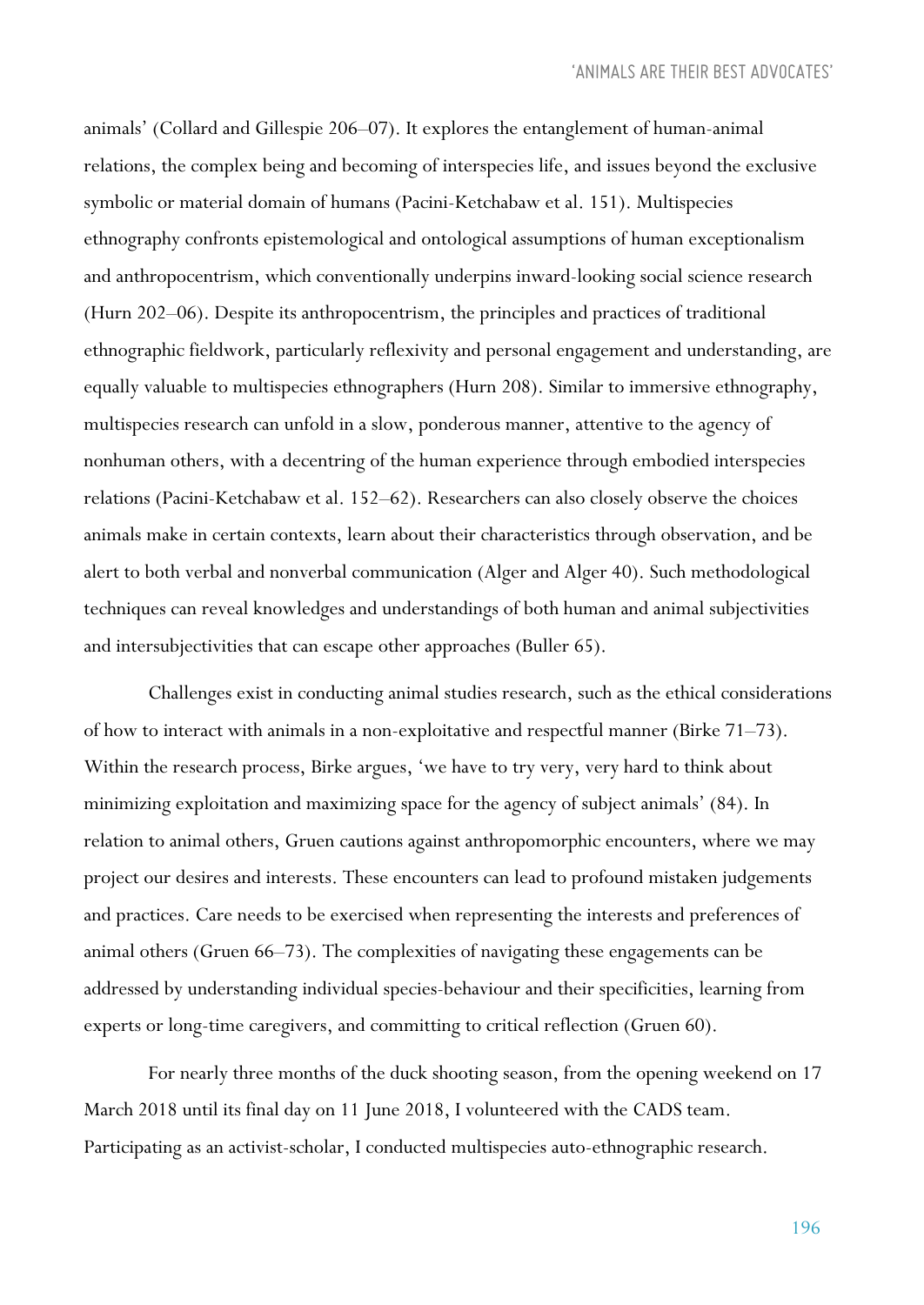Situating myself within the research process provided a direct way to ground and interpret the results and focus on specificity and subjectivity, and to critique the relationship between self and nonhuman others (Griffin 117). In addition, I conducted three semi-structured interviews with key individuals – Laurie Levy, president of CADS, Georgie Purcell, CADS' social media coordinator, and Kristen Leigh, a team leader – who were involved in the campaign.

The opening weekend of the duck shooting season conventionally draws a large number of shooters and rescuers. In 1986, when Levy started the campaign, there were 96,000 registered shooters in the state of Victoria (Munro), however, this figure has declined dramatically over the decades. In 2018, there were 26,000 licensed duck shooters; however, there were only 2,100 active shooters out on the opening weekend (AAP). The number of rescuers amounted to around 150. Thereafter, the seasonal rescue team that I volunteered with was a small, committed crew, with an average of 8-9 rescuers most weekends; however, there were some periods when there were 16 volunteers. Thirty-three per cent of the seasonal team were long-term campaigners, with the majority having joined in recent years.

Being a 'duck rescuer' involved spending most weekends, typically from Friday evening to Sunday afternoon, travelling around rural Victoria's wetlands and camping. Out of the thirteen weekends, I missed out on three, largely due to sickness. Throughout this period, I kept field notes, and photographic and video material, on which the following discussion is based.

Each weekend consisted of a number of routine activities. One of the main tasks required locating shooters across Victoria's vast archipelago of wetlands. This year was considered 'quiet' by long-term campaigners, who believed declining shooter numbers, stricter regulations, and declining bird populations resulted in fewer shooters being out on the wetlands. In practice, this meant that some days we struggled to actually locate shooters.

When shooters were located, the operation typically involved trying to disrupt their activity. As ducks' vision is sensitive to colour and movement, rescuers wear fluorescent clothing and wade out into the water to wave tall, bright flags to alert flying water birds to the presence of camouflaged shooters and signal to them to avoid the area. Another essential task was finding wounded water birds and taking them to a veterinarian or wildlife carer. Collecting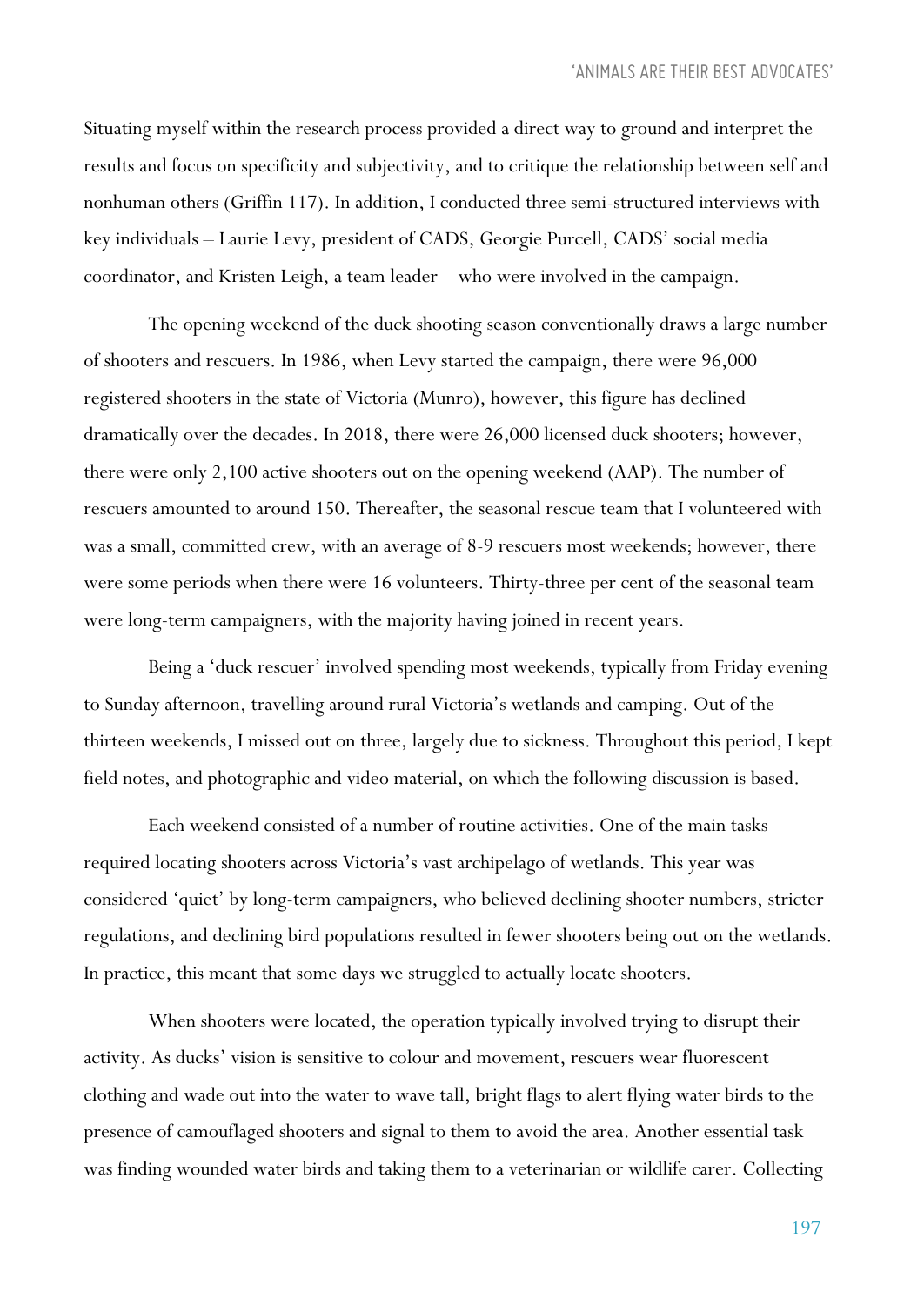dead birds is also considered important, as proof that shooters are acting in contravention of the regulations by failing to retrieve the birds they shoot. Given my skills and access to equipment, my specific role involved doing photography and videography during the campaign. From a multispecies ethnographic perspective, visual methodologies are potent tools for witnessing nonhuman animals and grasping various forms of knowledge that elude other approaches. These aid in reflecting on micropolitical power (Lorimer 238–42).

Finally, the writing that follows employs a descriptive style and analytical insights. The following presents two thematic sections that centre on duck-human relations and illustrate entangled activism. Similar to the work of the immersive ethnographer Timothy Pachirat (18– 19), I try to focus on both context and emphasis of the finer details, and let the 'sensory, corporeal complexity' emerge. As Pachirat observes, the descriptive account is not intended to be subsumed in favour of an abstract theoretical argument; rather, the details themselves are the argument (19).

## *Entanglement I:Species andSpaces*

Understanding individual species plays an important role in activist decision-making and tactical reasoning. In Gruen's conceptualisation of entangled empathy, she notes that a better comprehension of specific species-behaviours can guide ethical judgements and actions (*Entangled Empathy* 67). One of the ways entangled activism practically unfolds out in the field is through identifying waterfowl, and distinguishing between so-called game and non-game species. Rather than outlining each species, I will use the example of the chestnut teal, *Anas castanea,* a game species.

Male chestnut teals are small ducks. They have a dark head and neck, with the back of their head a shining metallic green. Their bill is slate grey. Their body is chestnut coloured, their thigh has a white patch, and their undertail is black. Females and juvenile males appear very similar to grey teals, although they are slightly larger and darker in colour – even so, they are still difficult to tell apart, especially from a distance. The male has a high-pitched call, whereas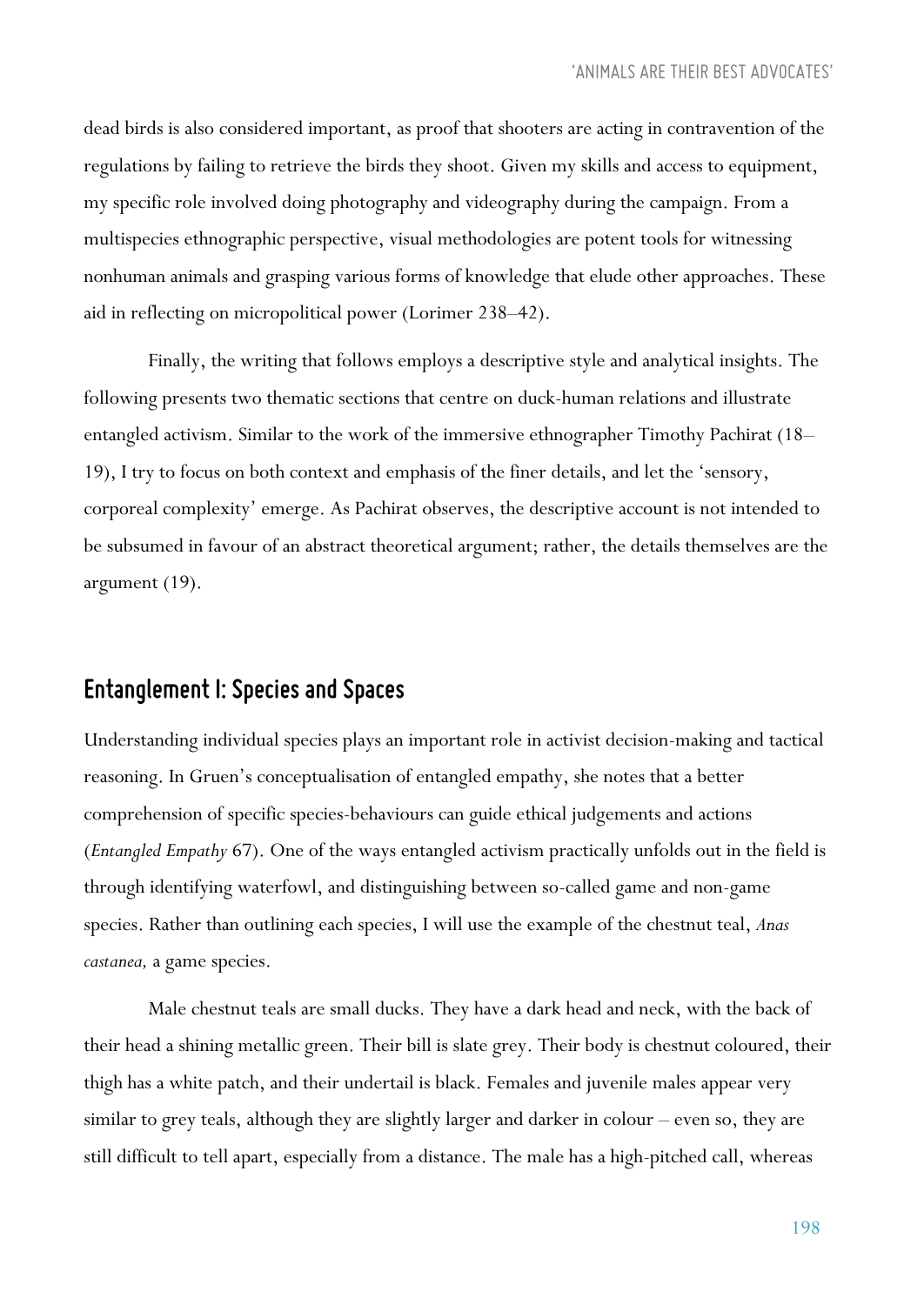the female has a lower, laughing quack. In flight, with their wings extended, they have triangular white markings on both the top and underwing. The top of the wing has the same metallic green markings as the head. They are fast, agile flyers, and navigate through dense vegetation (Game Management Authority; Menkhorst et al. 176). Overall, one can identify a bird based on: body topography and plumage (accounting for differences between males and females, and other similar species); bill shape and colour; body shape (in water and in flight); top and under wing patterns; calls and quacks; and flight behaviour.

Shooters engage in a similar exercise of identifying birds – but as I will explain shortly, this is where the similarities end. The above description is used as part of the waterfowl identification test, which is administered by the Victorian Game Management Authority (GMA). Other states have similar tests. Shooters must pass the test prior to applying for a Game Licence. Theoretically, a skilful shooter should know how to differentiate a game and non-game bird. However, this test does not ensure shooting accuracy, nor does it guarantee that non-game and threatened species, like the Freckled Duck (which have previously been shot), are not killed. Hunters claim to be naturalists, conservationists, and wildlife managers, who find the practice of hunting to be both necessary and enjoyable (Einwohner 176–77). Hunters are also agents entangled in the human-avian world. But while the actions of both have consequences on each other, it cannot be argued that hunters are engaged in an ethical, caring encounter. Shooting animals is often less about the sustenance derived from wild birds, and more to do with lifestyle, identity and the construction masculinity (Boddice; Einwohner 176–77).

Whereas power and dominance underpin the hunters' entanglements, care and compassion define the encounters between activists and waterbirds. While shooters camouflage themselves and try to subvert a duck's agency, by evading their sight and senses, rescuers, with their loud and bright clothing, act on the ducks' perception of colour and movement. By seeing a chestnut teal before a shooter, a rescuer might vigorously blow their whistle and wave their flag, to try to alter the bird's flight path away from the shooter. Being able to document whether a shooter has targeted a protected species, intentionally or not, is legally important, as CADS operates as an interventionist group. Throughout the course of the 2018 season, I developed an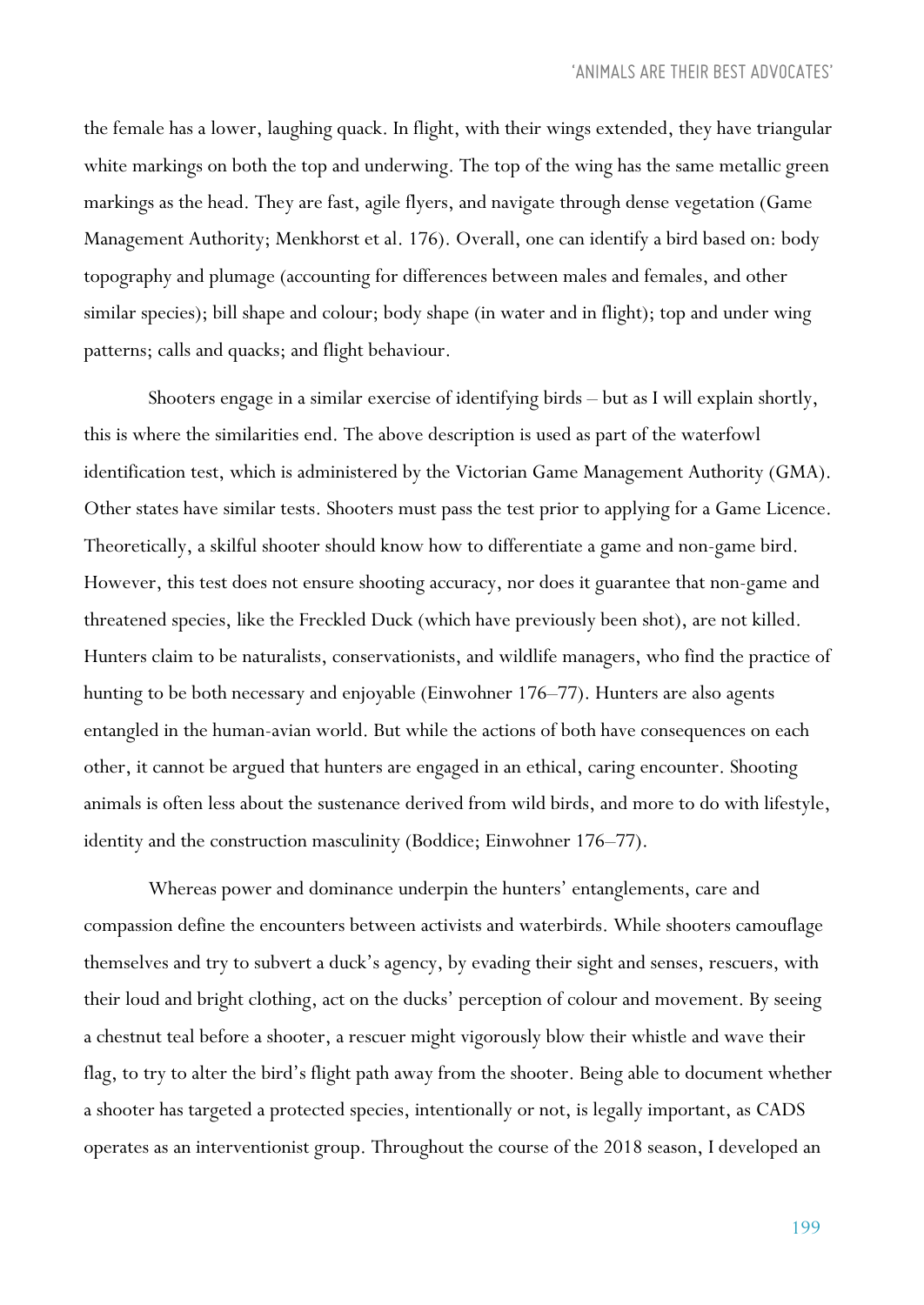ability to identify waterfowl, although there is still room for improvement. This knowledge was learned through other activists and being out in the field. For multispecies ethnography, the choices and behaviour that different duck species exhibit deepened my understanding and appreciation of duck agency (Alger and Alger 40), and it also fostered the kind of moral care and perception that Gruen outlines. Mindfully witnessing waterbirds express their behaviour and preferences engendered empathy and the desire to protect them from shooters, who callously kill and discard birds, often without even collecting their bodies for the meat they claim they want.

In addition to being alert to the specificity of species, the spatial location of waterfowl is crucial. The dynamics of CADS' contention is not only tied to nonhuman animals but also to spatial constitutions. Spatiality and geography 'matter to the imaginaries, practices, and trajectories of contentious politics' (Leitner et al. 158). Charles Tilly argues for particular mechanisms and processes, proximity and mobility, in spatial connections among social sites. Spatiality is co-implicated in complex ways, which intertwines place, scale, networks, positionality and mobility. Spatiality emerges from social relations and structures (Martin and Miller 145), and material and discursive processes that shape the conditions for political action (Leitner et al.). Spatialities link social processes, and provide certain openings, as well as limitations, to external challenges and collective actions (Marston). They are arenas where public claims-making is performed, and symbolic and material disruptions occur, whether it is around class, gender, sex, race, environmental, or nonhuman relations. Rather than reducing or abstracting spatiality, scholars argue that it is significant to pay 'close attention to how agency is distributed across the more-than-human world, and not solely located with humans' (Leitner et al. 158). The social processes that constitute the CADS campaign are not human-exclusive, but are entangled with humans (rescuers and shooters), various species of ducks, and spatial wetland ecologies.

In the weeks leading up to 17 March – the opening day of the 2018 shooting season – bird watchers were patrolling Victoria's wetlands, trying to find the locations that held a concentration of game species: native water birds like the grey teal, chestnut teal, hardhead,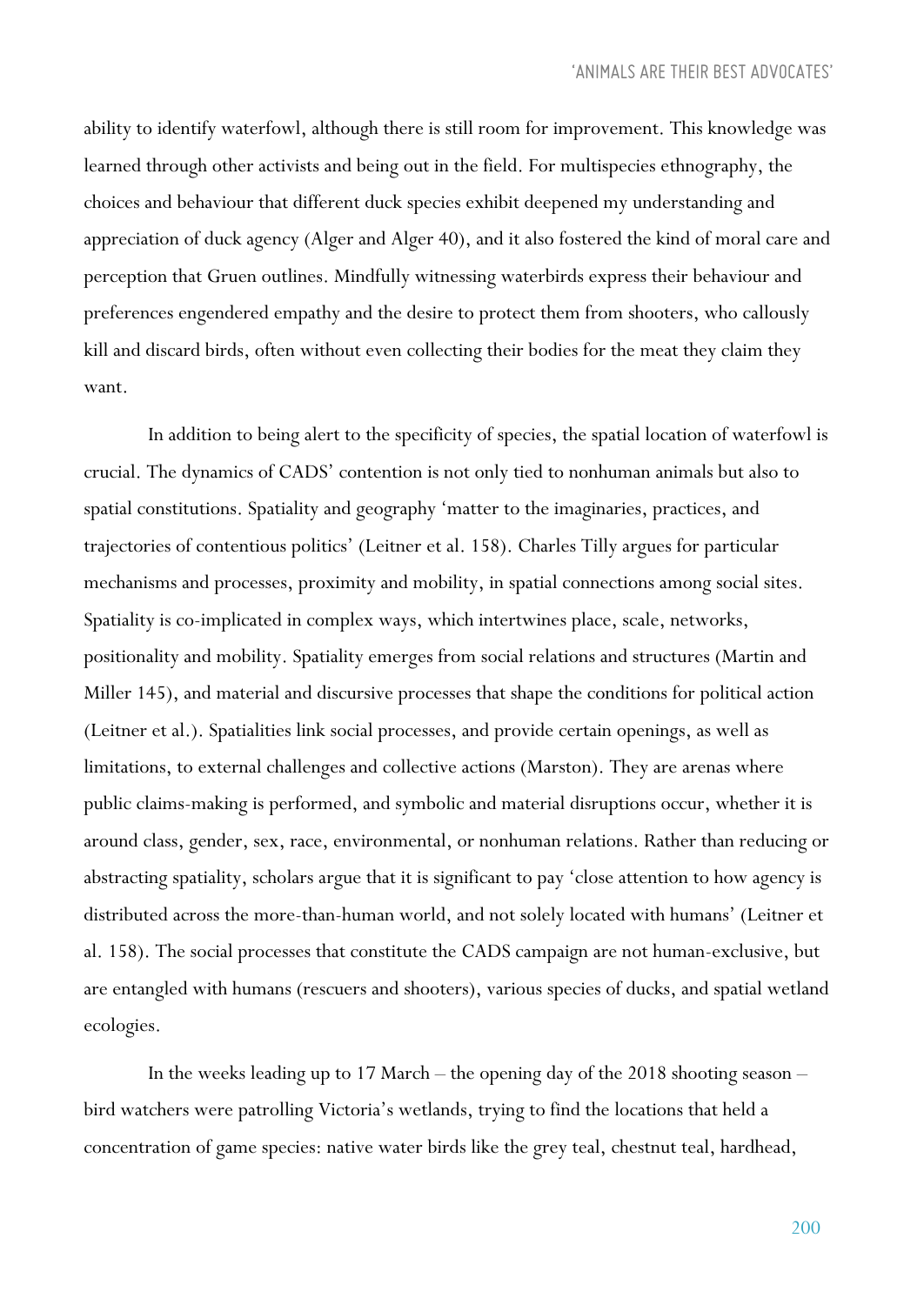mountain duck, pink-eared duck, and wood duck. By identifying where the birds are, CADS can predict where the shooters will be, and mobilise accordingly. Given that CADS has limited resources, the emphasis is on numbers: the more birds there are, the greater the attention to protecting that area from shooters. In contrast, if a particular wetland had a dozen shooters and no game species, then a smaller threat is posed. But a wetland with thousands of game birds and two shooters would warrant intervention. There is no satellite imagery and no Ministry of Ornithology with real-time statistics like a weather bureau to help locate water birds. The job requires people, usually a handful of individuals, driving around their regional area trying to locate birds. Based on their local knowledge and past experiences, several volunteers visit select lakes where they believe they will find the water birds that are constantly under threat from shooters. Even during the reconnaissance phase, the entanglement between humans and animals is evident: the presence of native water birds, particularly those so-called game species, encourages campaigners into action. The ducks' behaviour, preference or interest in gathering in a particular body of water at a certain point in time, guides humans. Similarly, it invites the shooter, who desires their flesh or wants to use them for his (or, less commonly, her) entertainment. But it compels the rescuer who wants to protect them.

One lake in particular proved to be a pivotal space during the 2018 season: Lake Martin, located 148km west of Melbourne. While the location of game species guides the formulation of weekend operations, other birds can also intervene in the decision-making processes of campaigners. The best critical example here is the Curlew Sandpiper, which is a small, slender bird, with a rich chestnut back. They are about 18-23 centimetres tall, weighing about 57 grams. Their necks and legs are long, as is their black curved bill. The Curlew Sandpiper is an extraordinary migratory bird, visiting Australia during the summer months all the way from north-eastern Siberia and Alaska. They feed on insects and larvae by the shore and edges of a mudflats, bays, lagoons, and around nontidal swamps and lakes. In Victoria, they are listed as threatened (Birdlife Australia; Department of the Environment and Energy; Menkhorst et al. 160). On the second weekend of the season, experienced campaigners successfully identify 700 Curlew Sandpipers at Lake Martin. We video their activity, as they feed by the water's edge. With this evidence, Animals Australia, who work in partnership with CADS, file an injunction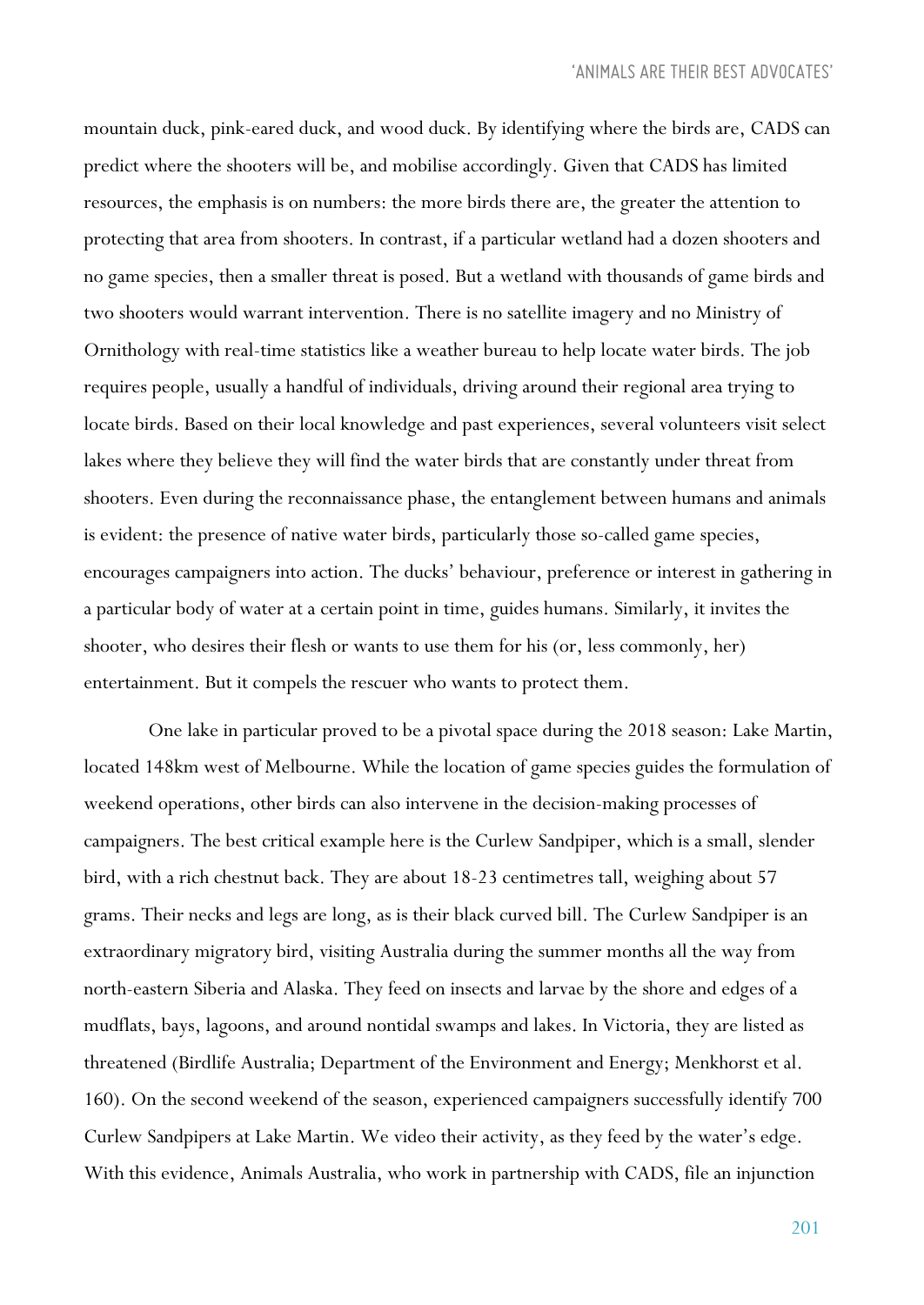to the Victorian government, which results in Lake Martin being temporarily closed (and remaining so almost until the end of the season). The Curlew Sandpiper's migratory pattern and their timing on Lake Martin influences the actions of campaigners, policy-makers, and also shooters. Unbeknownst to the other native water birds that inhabit Lake Martin, they too were affected by the northern visitors.

On the penultimate weekend of the season at Lake Martin, a large, magnificent flock of pink-eared ducks is discovered. The lake and surrounding wetlands had frequently been visited throughout the season, so it is a surprise to have stumbled upon them. It is estimated that there are anywhere between 8,000 to 10,000 birds. Pink-eared ducks prefer shallow lakes and swamps created by inland floods, as well as billabongs and inland rivers (Menkhorst et al. 174). There is a cacophony of high-pitched chirruping. It is an extraordinary sight. I go to the muddy shoreline with my camera and an ultra-telephoto lens to film the ducks who are seventy metres away. I observe them through the lens, and note that many are sleeping, their heads turned around and their bills tucked under their wing. I wonder where they came from. With the aid of my camera, I track one duck who swims a great distance and ponder where he is going. Beneath the scale of the flock are individuals. Although there are no shooters to be seen, one of the campaign leaders says, 'we're in the right place'. Pink-eared ducks are designated as a game species, and an organised sortie by even a handful of shooters could produce a massacre. Our small crew is ready to mobilise if any threat presents itself – thankfully, that day not a single shooter shows up.

### *Entanglement II: Duck-Human Interrelations & Media*

Over the years, the media's representation of dead and dying native water birds has been a pivotal avenue for campaigners. Levy sees CADS as an 'advertising agency, or public relations agency for animals'. Native water birds are integral to the narrative, because ducks cannot 'talk to the media and because they can't fight back, they can't go to court and put their case, we do that for them'. Levy considers the narrative a simple, adversarial one: on the one hand, there are shooters wearing camouflage, wielding shotguns, and blasting ducks out of the sky; on the other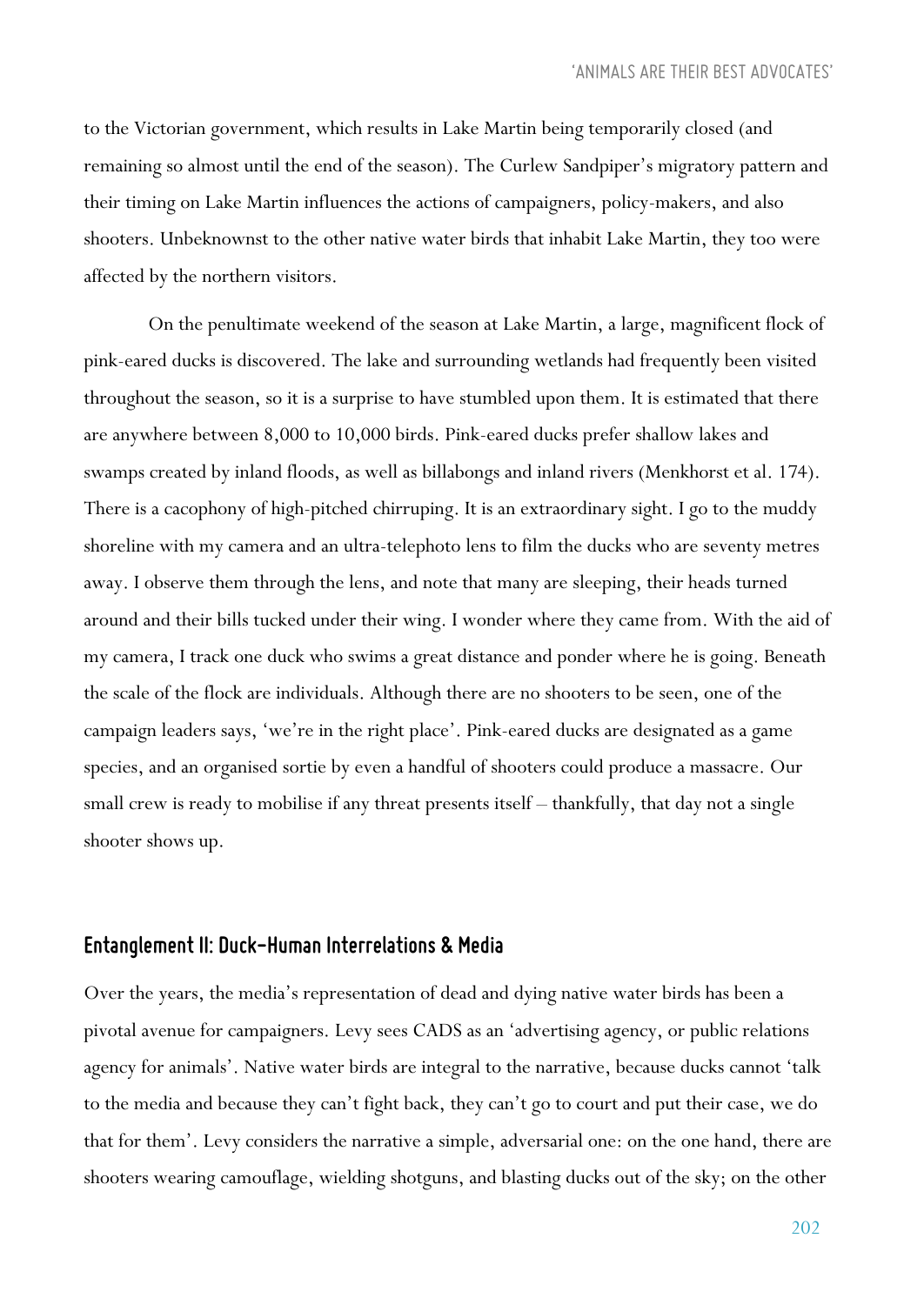hand, there are rescuers in the water wearing brightly coloured clothing carrying wounded birds. Shooters display violence, whereas rescuers show compassion and kindness. For Levy, this is a battle for the hearts and minds of the public. As an experienced, long-term campaigner, he views media coverage as an important avenue for stimulating public debate. Indeed, one of the reasons the duck rescue campaign has garnered so much coverage is because it appeals to the media's desire for novel and sensational imagery (Munro; Villanueva 127). Examining television news, Munro found that close-ups of dead ducks offered emotional, dramatic moments. Furthermore, studies have demonstrated that when viewers are confronted with evocative media stories and images of animal cruelty, they feel pity, which, according to the researchers, suggests genuine compassion for what has happened to the animals (Tiplady et al.).

In addition to mass media, social media is an important, effective tool for advocacy. Live streaming and online videos via social media can trigger various forms of connective, emotional activity. Online witnessing, which fundamentally involves perceiving an occurrence and communicating it to others, is a 'networked, collective, and political experience' (Martini 17). During transmission, live streaming can produce a high-intensity, interactive, and reflexive experience (Martini 16). The videos posted on the CADS Facebook page serve as a kind of short documentary film, which tells the story of the injured ducks and the efforts of humans to protect them. Animals can visually 'speak their suffering', they are 'individualised and personalised', and are entangled in mobilising affect with the viewers' ethical agency (Mummery and Rodan 12). Of course, such emotionally evocative material may be effective in reaching committed followers, but perhaps different kinds of strategies may be required to reach audiences that are reluctant and resistant to such imagery. Animal groups routinely publish digital media content that depicts both cruelty and non-cruelty. Using social media allows them to define 'the master frame' (Snow and Benford): they set the agenda, tone, and discourses for others to engage in.

The role of the media was evident from the first weekend of the 2018 duck rescue campaign. Three injured water birds are found by rescuers on Saturday, the first weekend of the campaign, out in Lake Cullen, a flat, swampy body of water with patches of vegetation around the edges, located 301km north of Melbourne. Two of them are protected, non-game species: a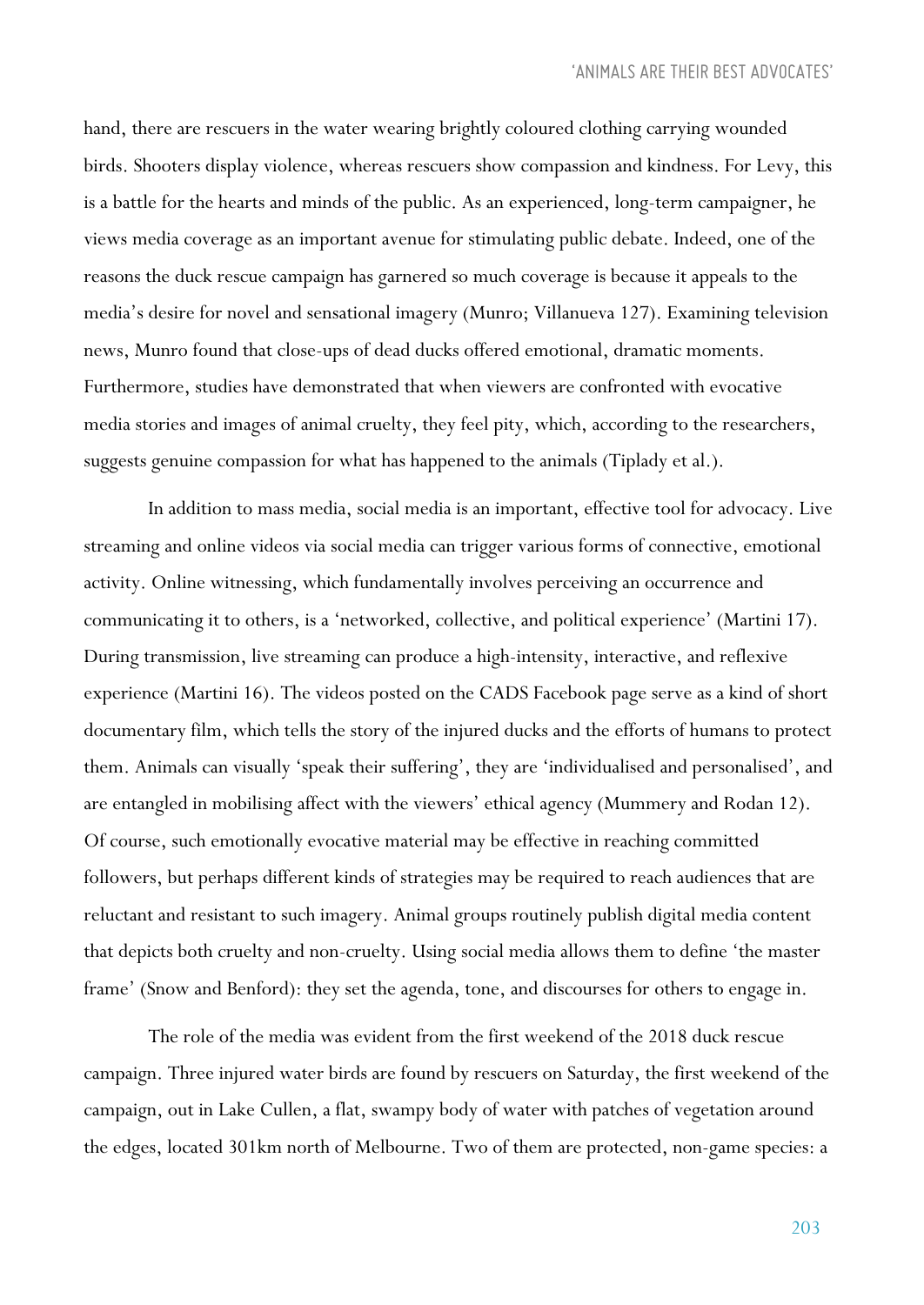blue winged shoveler and a coot. The third is a teal. Upon discovery they are rushed to a team of veterinarians at the shore. When they are brought in, I am part of a select media team able to film the scene, while Georgie Purcell broadcasts the veterinary assessment live on Facebook where thousands of viewers tuned in.

The first duck is a female blue winged shoveler. Also known as an Australasian shoveler, she is a slender bird with blue-grey head, a long broad bill, powder-blue upper wings, and a chestnut under body (Menkhorst et al. 174). Inside the veterinary tent it is difficult to appreciate her plumage, as the hands of two female veterinarians physically examine the bird, their hands sweeping over her body and wings. Her head is covered with a towel, a common practice to minimise shock. It does not take long for an assessment: 'we have a penetrating injury right into the [wing] joint of this little bird … which isn't going to be compatible with rehabilitation', the vet says matter-of-factly. She keeps examining: 'great body condition, this poor little thing was thriving up until now'. The vet does not hesitate in calling it: 'it will have to be euthanised'. The bird is sedated, wrapped in the towel, and placed in the carrier. Further examination awaits. In the interval, the veterinarian is asked, 'if she wasn't retrieved by the rescue team, how long could she have gone on for?' The vet explains the variables: days, weeks, but the duck could also have fallen victim to predation.

'So, she has now been euthanised', confirms the vet as she lifts the stethoscope off the bird's unbeating chest. As before, this is live streamed on Facebook. Her lifeless, chestnut body is on her back, her head resting on one side. The vets quickly discover the fatal injury, where what I would describe as her upper chest, and they peel back the feathers so the round bloody wound can be seen. They open her wing to point out where the damaging pellet hit. They explain that it would be interesting to conduct an X-ray to determine which vital organs were damaged. 'But the poor girl', one vet says, 'these injuries are definitely not compatible with rehabilitation and life. Very lucky she was brought to us because it would have been a horrible death out there'. The nearly three-minute broadcast concludes with a final shot of the blue winged shoveler laying on the table (Coalition Against Duck Shooting Facebook Page, *A Bird Has Come in and Our Vet Team Is Assessing the Injuries. She Is a Blue Winged Shoveler – Protected & Illegal to*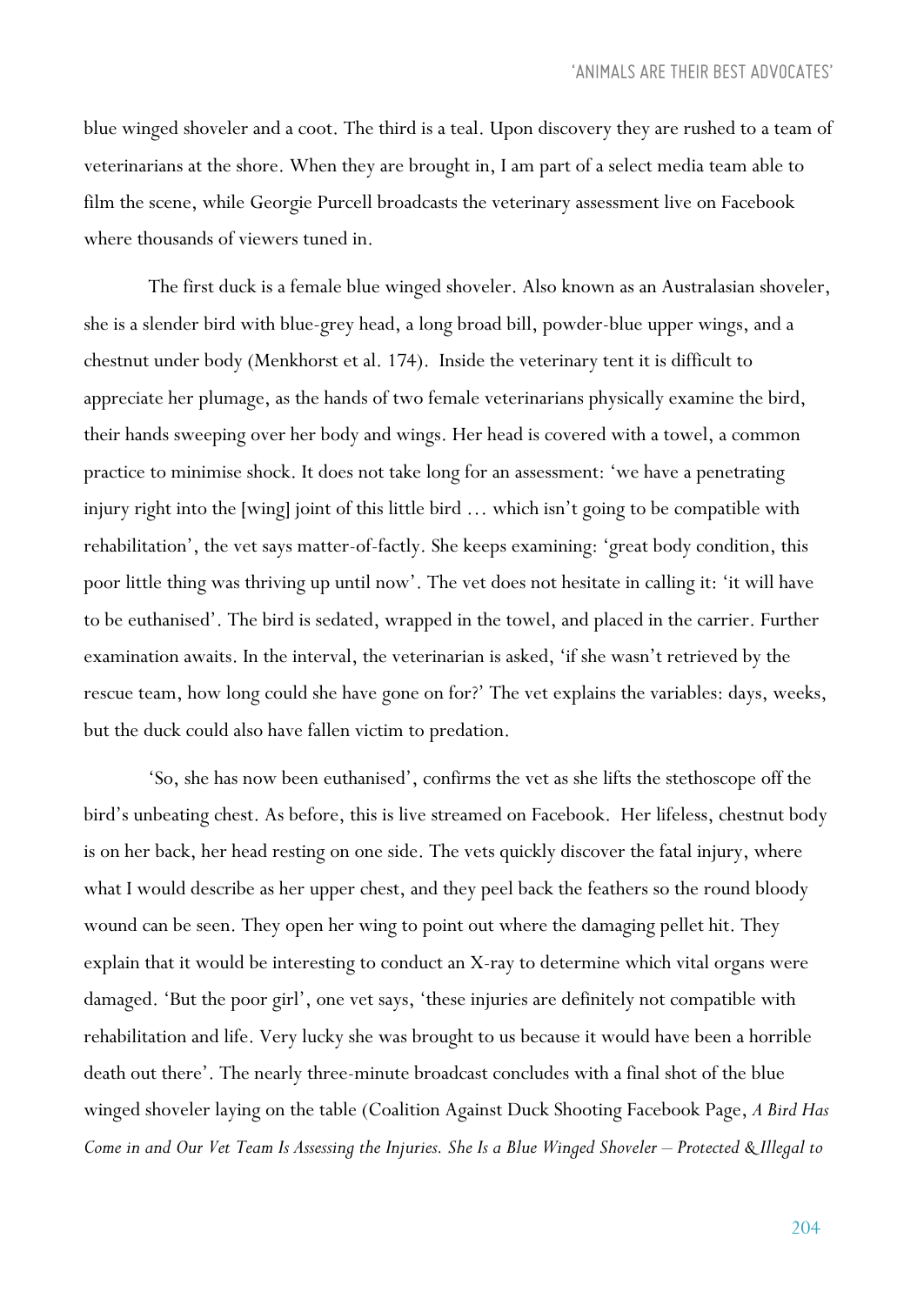*Shoot This Season*). The Facebook live stream is intensely focused on the individual birds under medical care. Although the camera pans to the vets, the duck is centred. The vets narrate the duck's bodily condition, adding to the visual suffering that can be witnessed.

While I do not physically interact with the injured duck, I am a mindful, close observer. Someone else had the difficult task of finding this bird, delicately holding and carrying her across the lake, and taking her to the vet, all the while navigating shooters and authorities. Unfortunately, there can be times when this responsibility of caring for the injured can be overwhelming, when the numbers of dead and dying birds is too great to immediately comprehend. Multispecies ethnographers theoretically should slowly ponder their experience, but in the field, at least in this context, the warfare and cacophony of gun fire can be intense and chaotic. Events can unfold too rapidly and leave few opportunities for on the spot reflection.

However, on this day, the first day of the season, things are a slower, the number of victims fewer. I am able to engage with these ducks. Engaging with animals can be a transformative experience. In their literature review on empathy and prosocial behaviours in inter-species interactions, Maria Elide Vanutelli and Michela Balconi state that empathy is more likely to happen when there is closeness, proximity, and similarity between interactants (96-99). Similarly, Lara Drew argues that the corporeal and affective interspecies dynamics in 'open rescue' actions underpins activists' learning processes, and their emotional and moral development ('Embodied Learning Processes', *Radical Adult Learning*). While interspecies engagement might produce these kinds of developments for some, particularly activists, Marion Willetts concluded that mere social contact with rescued animals in a farmed animal sanctuary environment was insufficient for transformative learning, at least for the disengaged undergraduate cohort she studied (471–72). In contrast, I am someone whose empathy is already entangled with nonhuman others. The close engagement I had with these dying ducks reinforced my ethical motivations for being out there. As someone who had the privilege of filming the veterinary examination, I wanted to ensure that the footage showing the ducks' experiences – and their species-specific expressions of how they felt in the aftermath of being shot – could be shared and perceived by others.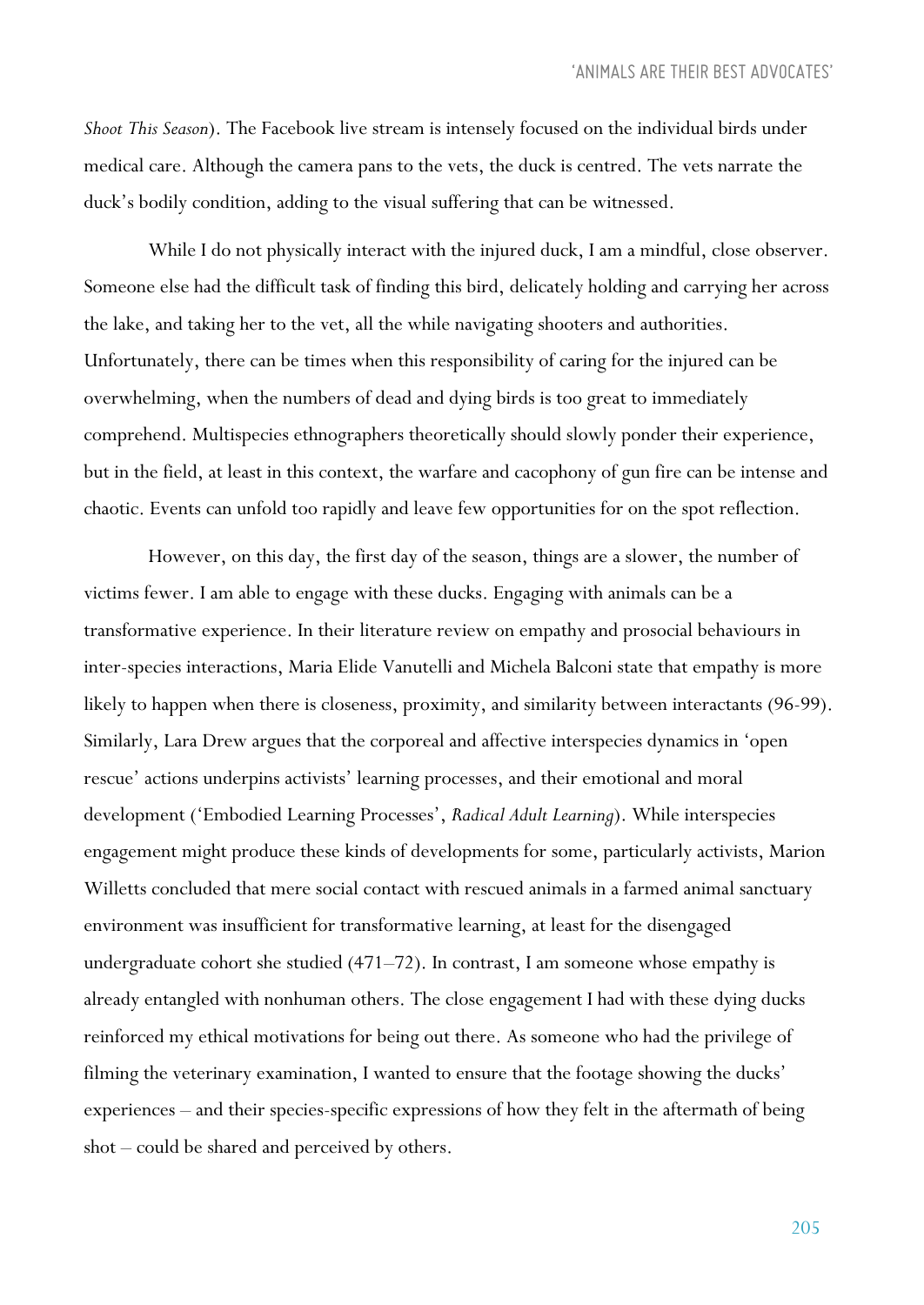By noon on Sunday, a video I made, using footage I filmed over the weekend, is published on the CADS Facebook page. It starts with rescuers getting ready at dawn, driving out as a convoy to Lake Cullen, and then scores of teams heading out. There is a scene with a shooter retrieving a shot bird and then swinging her around by her head. Further in, there are multiple angles of the aforementioned birds treated by the vets, their wounds viscerally on display. In the final scenes, the vet gently caresses the head of dead teal with her index finger. It cuts to a closeup of that teal's face, their half-closed, dark eyes staring back at the camera. An ambient song in a minor key that I chosen, described to me as 'haunting', plays throughout the video. The video is faithful, I think, to the chronology of the day, but it is also a reflection of my engaged witnessing (Coalition Duck Shooting Facebook Page, *Opening Weekend - 2018*).

I am driving back to Melbourne and have pulled over for a ten minute, much needed, nap. I look at my phone and notice that CADS has posted my video. In the editing process, I have seen it countless times, but now I sit in the car and watch it, and I know it is online and that others can also view it. As the video nears the end, the closeup of the teal, their head on one side, with their half-opened eye, pierces me. My eyes swell up and a sense of grief and sadness grips me. Re-watching this video, as I write this paper, I can feel similar emotions stirring within me. A re-shocking is observed here. Whereas graphic content can deliver moral shocks to an unsuspecting person, 're-shocking, or micro-shock, experiences sensitize and motivate' an already committed individual by connecting with the body, emotions and moral motivations (Hannson and Jacobsson 274). Furthermore, there is an embodied empathic identification with nonhuman animals, mediated at first through physical proximity and later through witnessing an online video. This can involve a process of empathic simulation, where one tries to perceive the feelings of the animal-other (Hannson and Jacobsson 276). This kind of re-shocking occurs multiple times, often unexpectedly, throughout the campaign.

One pink-eared duck's narrative and individuality made a distinct impact on me during the season. This particular entanglement began toward the end of the second Saturday of the at Lake Martin, where rescuers discovered two injured pink-eared ducks. Like the vet team, they cover the duck's eyes with a pillow slip, to minimise the possibility of shock. Painkillers are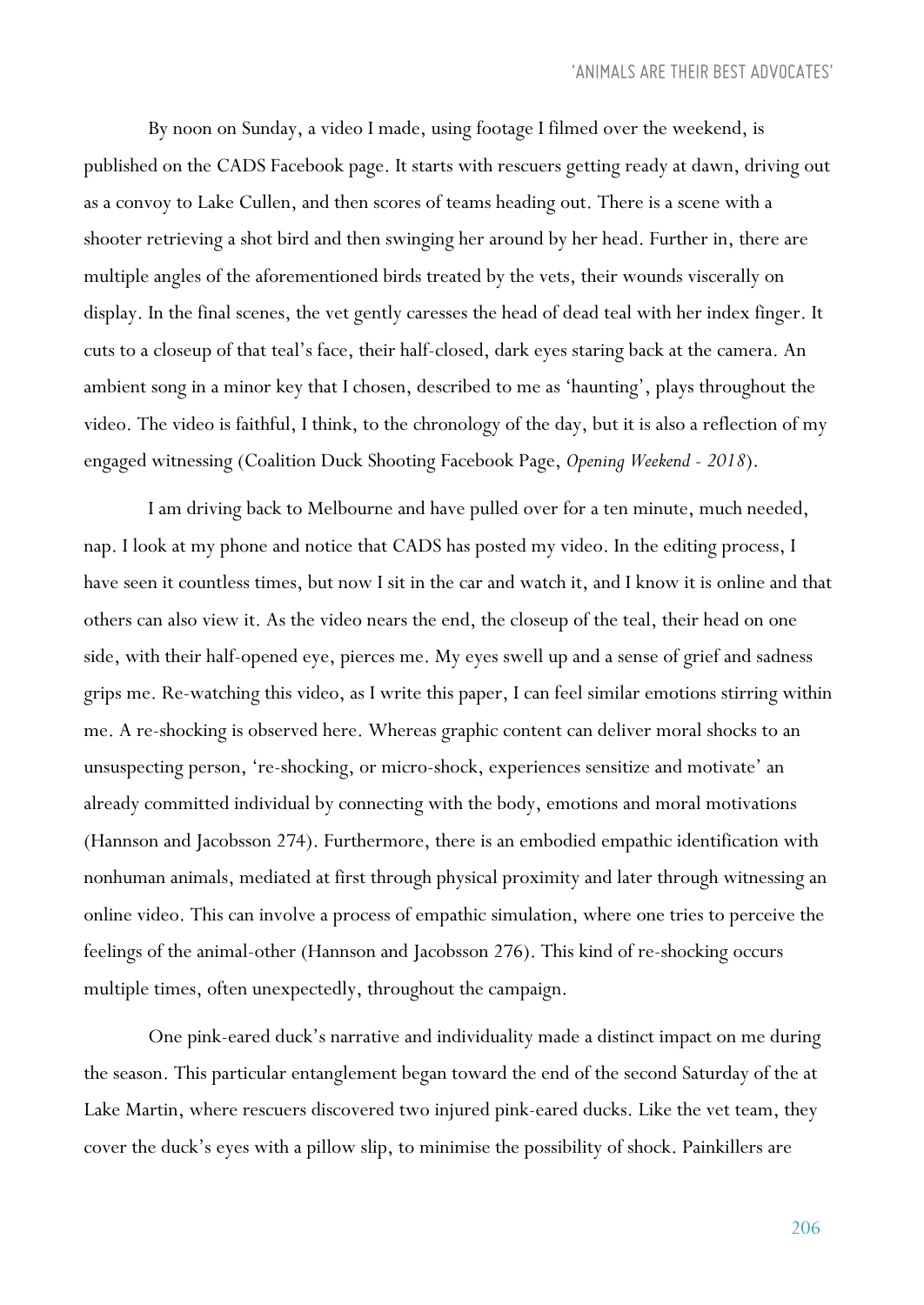administered, and the extent of their injury is unknown at this stage. At some time in the night, one passes away. In the early morning, I drive the one survivor to a wildlife carer in Geelong. Over the next week, I make a video for the CADS Facebook page, to tell the story of this one survivor and the efforts of the team. I interview the rescuer who found this duck, who was later named Little Miss Pinkie. Giving her a name is a useful device, as it provides 'an important way to establish individuality as well as a biography and thereby establish personhood' (Taylor 64). Near the end of the video, the rescuer concludes: 'One life of a duck might not mean something to a shooter, but it means everything for that one little bird' (Coalition Against Duck Shooting Facebook Page, *Pink Eared Duck Rescue - Lake Martin*).

In the coming weeks, I visit the Geelong wildlife carer, who has permitted me to video Little Miss Pinkie's recovery. Veterinary examination and an X-ray revealed that a pellet had passed through her body and another had fractured her wing. She may need surgery, but everyone agreed that her fracture is 'fixable' and that she should 'regain normal flight once healed'. In the meantime, she is on antibiotics and is being tube fed daily, as she is not eating on her own; pink-eared ducks are filter feeders, and her bill is lined with fine grooves to consume microscopic plants and creatures (Menkhorst et al. 174). When I arrive, I discover Little Miss Pinkie standing around on the tiled living room floor by the window, her injured wing bandaged with an old cotton legging. The carer tells me that the night before, Little Miss Pinkie had fallen asleep cradled in her arms while she was watching television. The duck's personality astonished me; her behaviour is expected of a domesticated cat or dog, not a wild water bird. A veterinarian, a friend of the carer, has visited to assist in cleaning the wound and administering the tube feeding. Little Miss Pinkie's tiny body is held and a long tube is inserted down her bill. It is an uncomfortable sight. She audibly protests, and the carer says, 'I know, I know, it's not very nice'. I later film her outdoors in her coop, where she stretches her good wing.

Two and half weeks have passed since Little Miss Pinkie was found injured at Lake Martin. The carer periodically sends me more videos of the duck bathing in a tiny swimming pool. On Wednesday, 11 April, at midday, I receive a text message from the wildlife carer: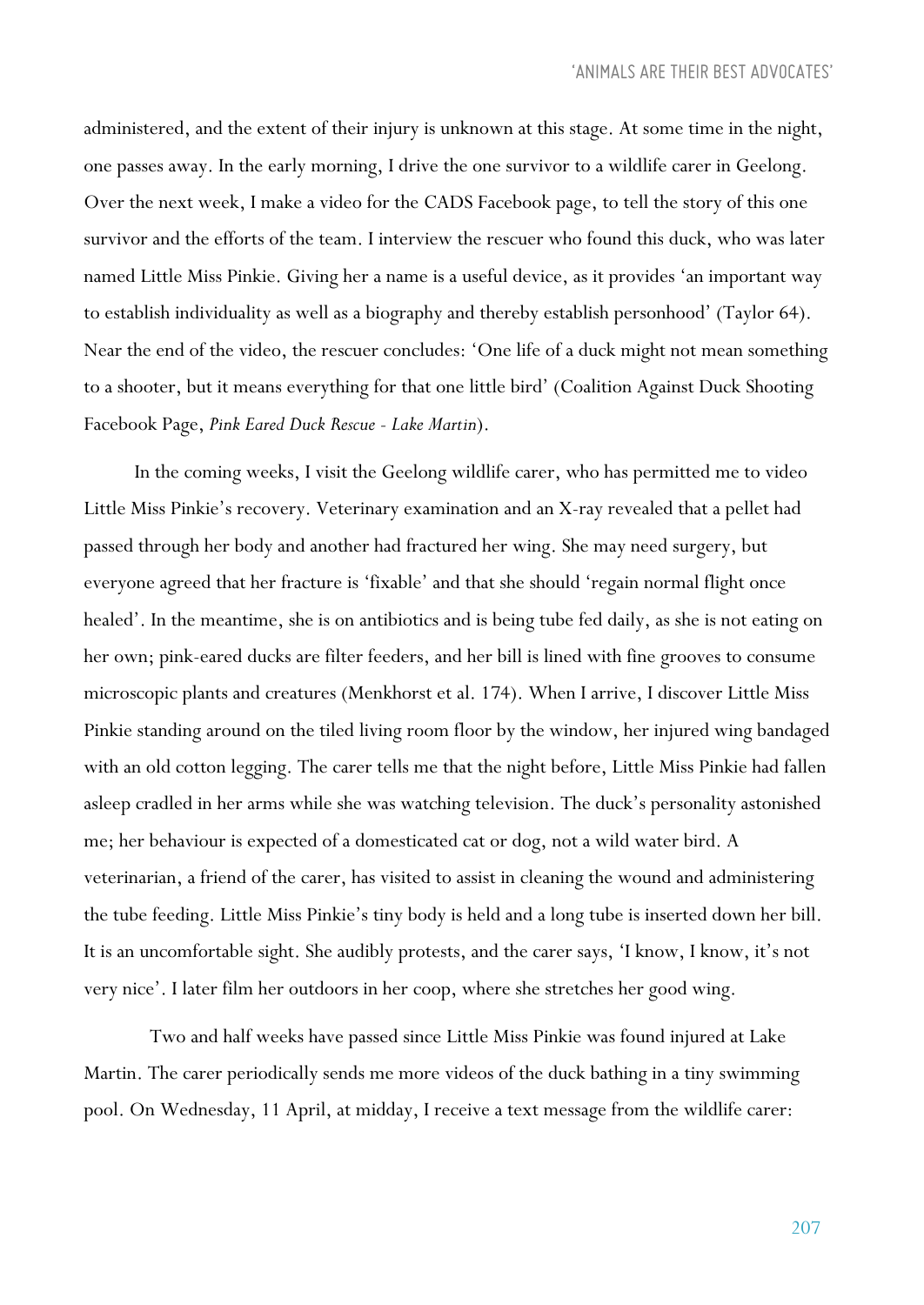I have some sad news … We lost miss Pinkie yesterday morning. I found her in hiding in the trees tucked up. She must have passed in her sleep. Absolutely gutted. She was doing so well.

I am lost for words. We are both heartbroken. I relay the tragic news to the rest of the team.

Entangled empathy generates attention to the self and others (Gruen 91–93). There is an embodied reaction to the loss of Little Miss Pinkie. It is partially borne out of the suddenness and unexpected nature of the news. Having witnessed her individuality and personality makes me ponder about her loss. She could have been described as a 'person', at least in the way the utilitarian philosopher Peter Singer defines the concept. Moving beyond the anthropocentric assumption that only a human can be a 'person', for Singer, any living entity can be considered a person if they meet the following criteria: rationality, self-consciousness, and a sense of future (*Practical Ethics* 28). For Singer, the basis for ethical relations should not be based on speciesmembership, but should be governed by sentient interests (97). With evolving animal behavioural and cognition research (for example, see: Carere and Maestripieri; Waal), certain species fulfil Singer's criteria: apes, elephants, dolphins and some birds (Singer, *Practical Ethics* 124). In addition to a sentient being's capacity to feel happiness and pain, one of the reasons why a 'person' is ethically valued is because they are autonomous, possess desires, and have future plans (Singer, *Practical Ethics* 84). Pink-eared ducks supposedly mate for life – what impact did her abrupt absence from Lake Martin mean for her partner? Beyond the effect her loss had on me and other humans, her death, and the death of the other ducks I have described, is upsetting because her life mattered to herself as a 'person' with unfulfilled desires and interests. Groups like CADS try to visually communicate this message that nonhuman animals like Little Miss Pinkie are someone, not something.

In an effort to engender greater empathy toward nonhuman animals, groups like CADS focus on narratives and images that highlight individuality. Philosopher Elisa Aaltola (19–31) argues that images of animals – particularly of the visceral, confronting variety – may help spark 'moral epiphanies' in ways that words and rational arguments cannot. Beyond images of cruelty, narratives and images of rescued animals offer a way for people to subjectively connect to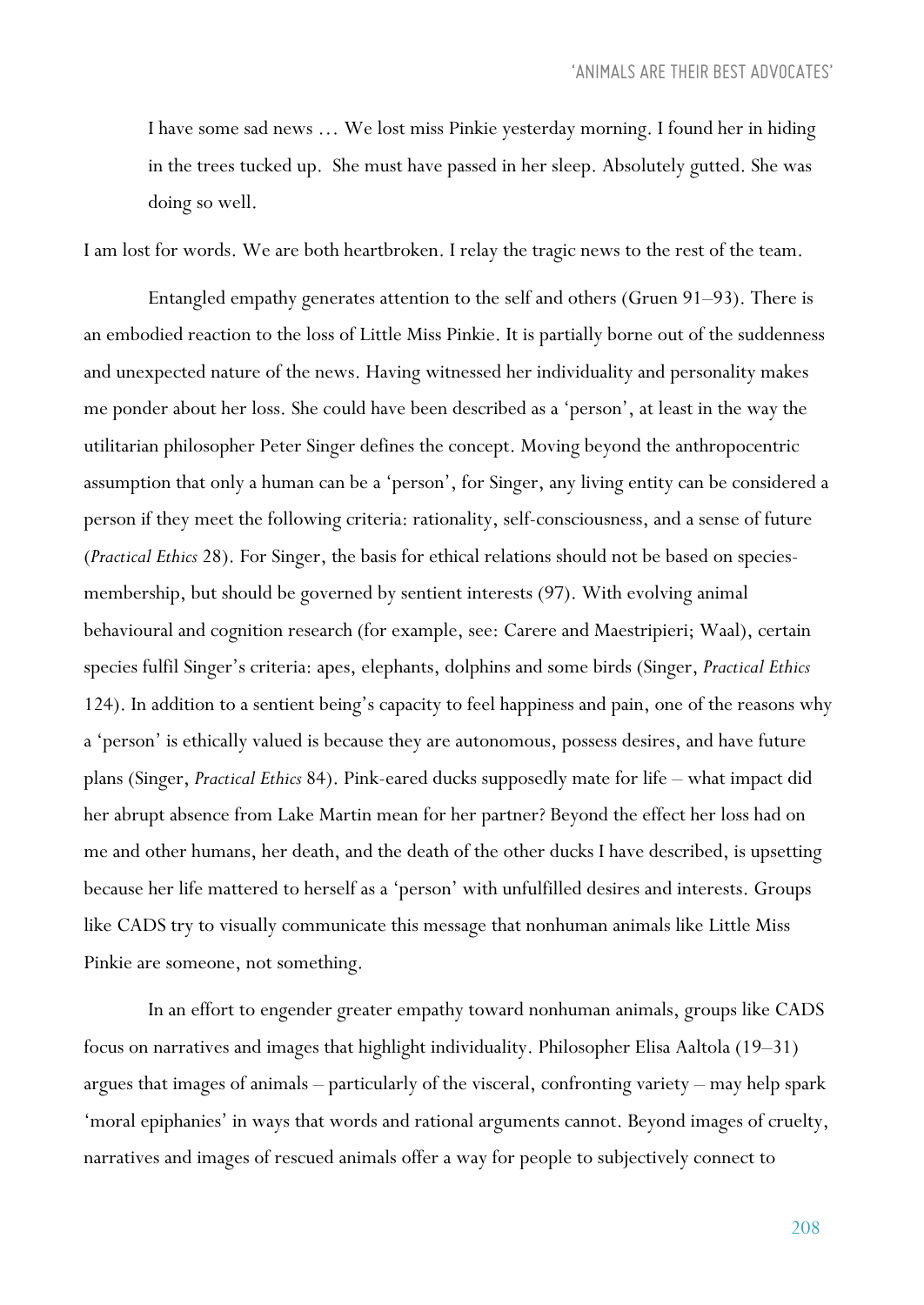animals, understand their agency and consider their corporeal experience. It is a strategy used by farmed animal sanctuaries like Edgar's Mission, whose rescued animals act as ambassadors for their kind, by representing those who are still confined and exploited in intensive farms. For CADS, Levy explained, 'If you say 400 birds were shot, it doesn't have the same impact on the public as when you show one rescuer coming out with one bird'. Other activists share a similar value judgement. Telling 'individual stories [is] really powerful', says Kristen Leigh, who has been activist and vegan for six years, and has led teams of rescuers. According to Leigh, individual stories are able to represent and amplify other comparable cases. Stories of individuals allow people to connect to broader issues, which Leigh believes is a less overwhelming way to comprehend confronting cases. Here, scale and proximity are perceived as facilitating greater empathic encounters. This perception is shared by Georgie Purcell, a twenty-six-year-old activist, whose professional job involves media communications for a trade union, and who, among her many activist roles, helps coordinate CADS' social media.

Purcell's social media work is guided by the principle that 'animals are their best advocates'. This approach was formulated from the social media experience she had with six orphaned lambs that she and her partner adopted. In late 2017, only months after adopting these lambs, a story about their interspecies family was popularised in a forty-five second video published by the *The Dodo*, a New York-based digital media company. Being entangled with the lambs transformed Purcell's orientation to advocacy:

telling their stories has been some of the most effective [forms of] activism I've ever done in my whole six years of doing things. I have just had so many people reach out to me. Strangers on the Internet say, 'I saw your lambs and I decided I can't eat animals anymore'.

Purcell and the lambs act upon each other and other actors. Facebook and Instagram condense time-space to mediate this interrelation. With Purcell facilitating and curating an online space, the lambs' agency, individuality, personality, and preferences are made visible to the 'strangers on the Internet'. Similar to Levy and Leigh, Purcell's core insights into her advocacy come from her nonhuman entanglements. Ultimately, she believes that individual stories are powerful; that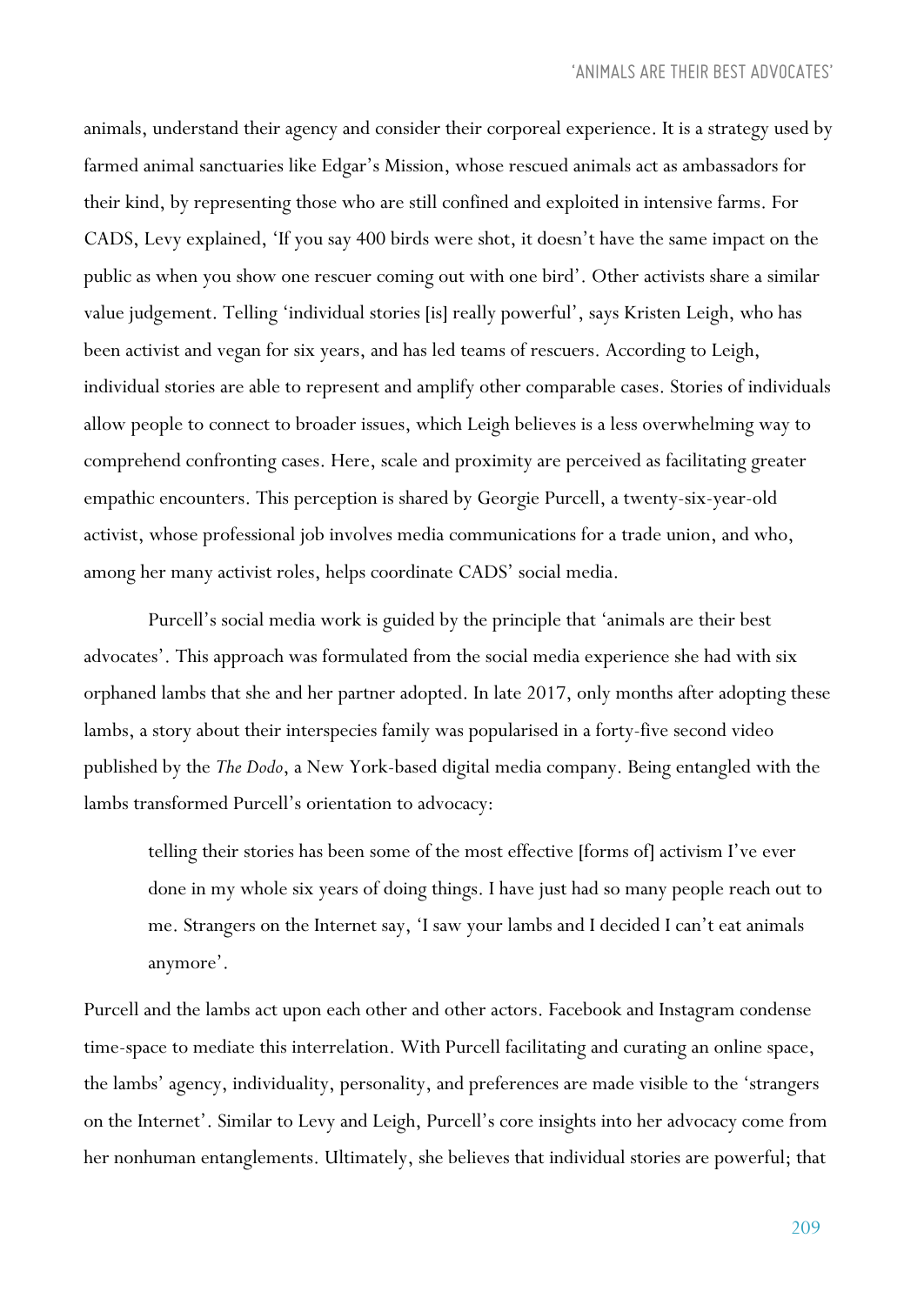it is important to move beyond the rhetoric of animals as 'voiceless'; and that there is a need to decentre human activists and centre animal actors. This reasoning, which I also share, influences the social media direction of campaign. It is not only evident in the live streaming of the injured ducks but is also a strategic orientation for 'duck releases'.

Throughout the season, four ducks – a mountain duck, wood duck, and two grey teals, all of whom are considered 'game species' – are rehabilitated and released back into the wild. Many of them were discovered with injuries in the aftermath of the opening weekend. The first duck to be released is Monty, a mountain duck that was found in northern Victoria with a bloodied wing. The pellet passed through his wing, but after some care, he was ready to be returned to the wild – too much time in domestic care, as I was told, could undermine their chances of maintaining the capabilities necessary to survive in the wild.

It is a clear Saturday morning, although there is a strong wind. The chosen wetland is about 40 minutes from Melbourne, and it is a non-shooting area, meaning that Monty is likely to be safe. There is a small inlet, where the wind and water are gentle. The carrier with Monty in it is placed by the water's edge, and the door is opened. Monty takes a few seconds before appearing from the back of the carrier. He looks out, takes three steps forward, and then leaps out, his right webbed foot splashing into the water. He swims a couple of feet and happily wags his tail. Monty keeps swimming and comes to a stop. As though he is about to stand up, he extends his body and unfolds his wings, his magnificent green, white, brown and black plumage are fully on display. He beats his wings, back and forth – I am later told by another campaigner that this is a sign his wings are strong and healthy. He does this about five times, comes back down and, like a dog, wags his tail and swims on. Monty proceeds to move out into the lake and is some distance from us. He does not fly, but dives under water and re-emerges to bat his wings. He continues this routine for some time (Coalition Against Duck Shooting Facebook Page, *Mountain Duck Release – 2018 season*). The experienced wildlife carer looks out and says, 'he'll probably do this for the rest of the morning'. Minutes later, a dozen mountain ducks fly overhead. I imagine that Monty will have some company – perhaps he will join up with them and be part of a new flock?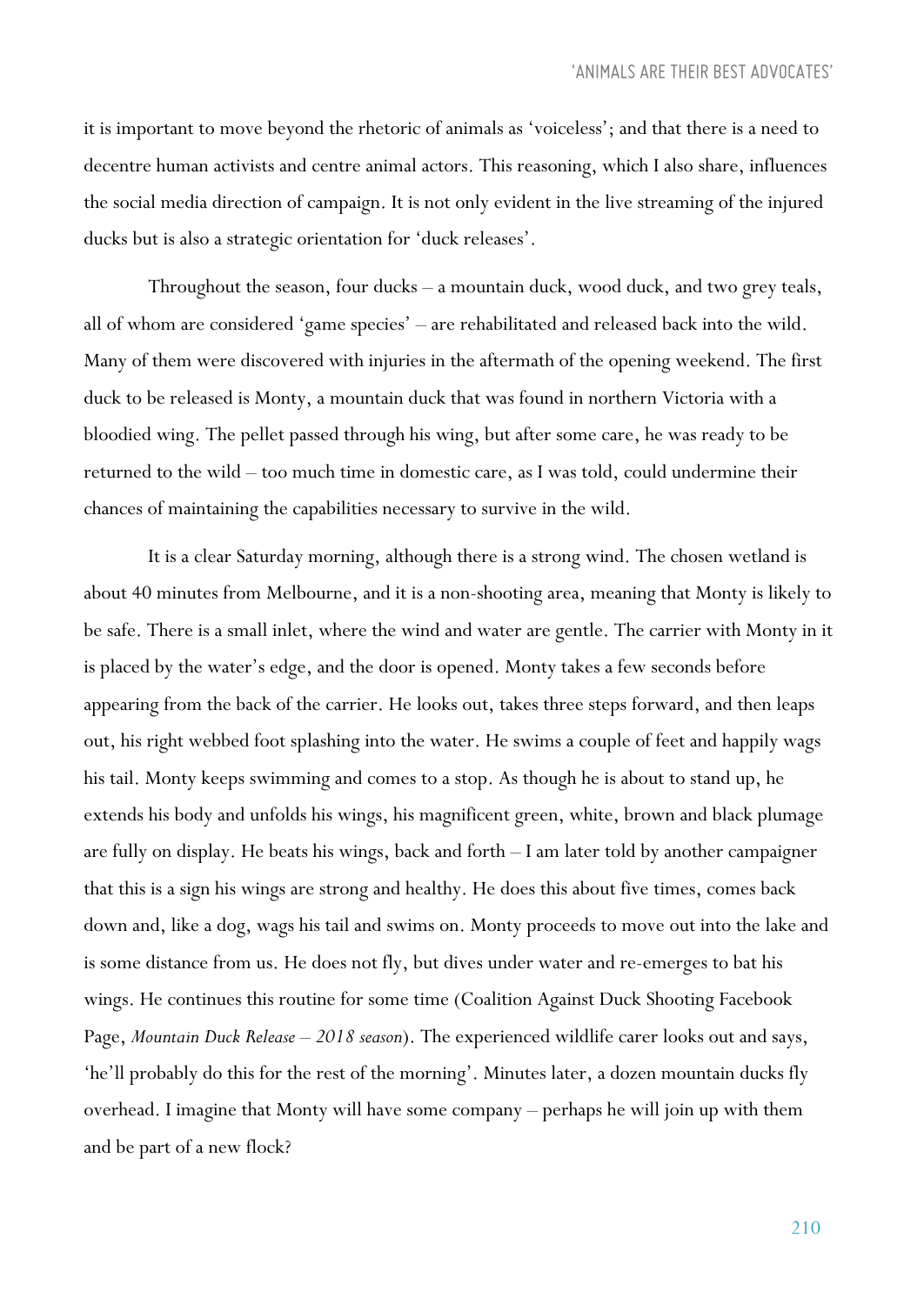*'ANIMALS ARE THEIR BEST ADVOCATES'*

#### *Conclusion*

Humans and nonhuman animals exist in entangled agential networks, and their interrelations have consequences upon the world they co-inhabit and co-create. The study of emotions and social movements (Jasper) 'Emotions and Social Movements') can be advanced by understanding this interconnected, complex human-animal relationship. Even activists, who can sometimes problematically perceive animals as voiceless, need to be mindful of individual species-agency, to not only better understand them, but to also improve their ethical encounters (Gruen 67). Drawing on Gruen's *Entangled Empathy*, this article has argued that entangled activism is an experiential corporeal process that arises from multispecies relations. It can guide ethical motivations, mobilisation, strategic choices, and media framings. Through the case study of the anti-duck shooting campaign, this article demonstrated that individual bird species-behaviour and spatial constitutions influence and direct activist decision-making. Learning about different waterfowl – their characteristics, specificities, preferences, and habitats – compels one to appreciate and care about ducks and makes activists more efficient campaigners in challenging adversaries and in protecting native waterbirds. Both mass media and social media can aid in communicating injustice and the visual suffering that animals experience. It can activate a cognitive and affective process that can morally and emotionally motivate and guide people to act. Tools like social media can de-centre human activists and centre animals, by providing them with a visual space for animal agency to flourish.

Human and nonhuman animals co-construct one another's identity, behaviour, and actions; the activism, strategies, and political choices that humans make, in many ways, depend upon individual animals, species, and habitats. Animal advocates could be more perceptive of the entangled activism that already underpins their motivations, ethics and actions, and overthrow the problematic 'voiceless' rhetoric. Through interspecies relations and by being more mindful of the agency of nonhuman animals (Donaldson and Kymlicka; Meijer, 'Animal Activism and Interspecies Change'; Meijer, 'Interspecies Democracies') 'Animal Activism and Interspecies Change'; 'Interspecies Democracies'), there are perhaps new opportunities that can grow from entangled activism.

211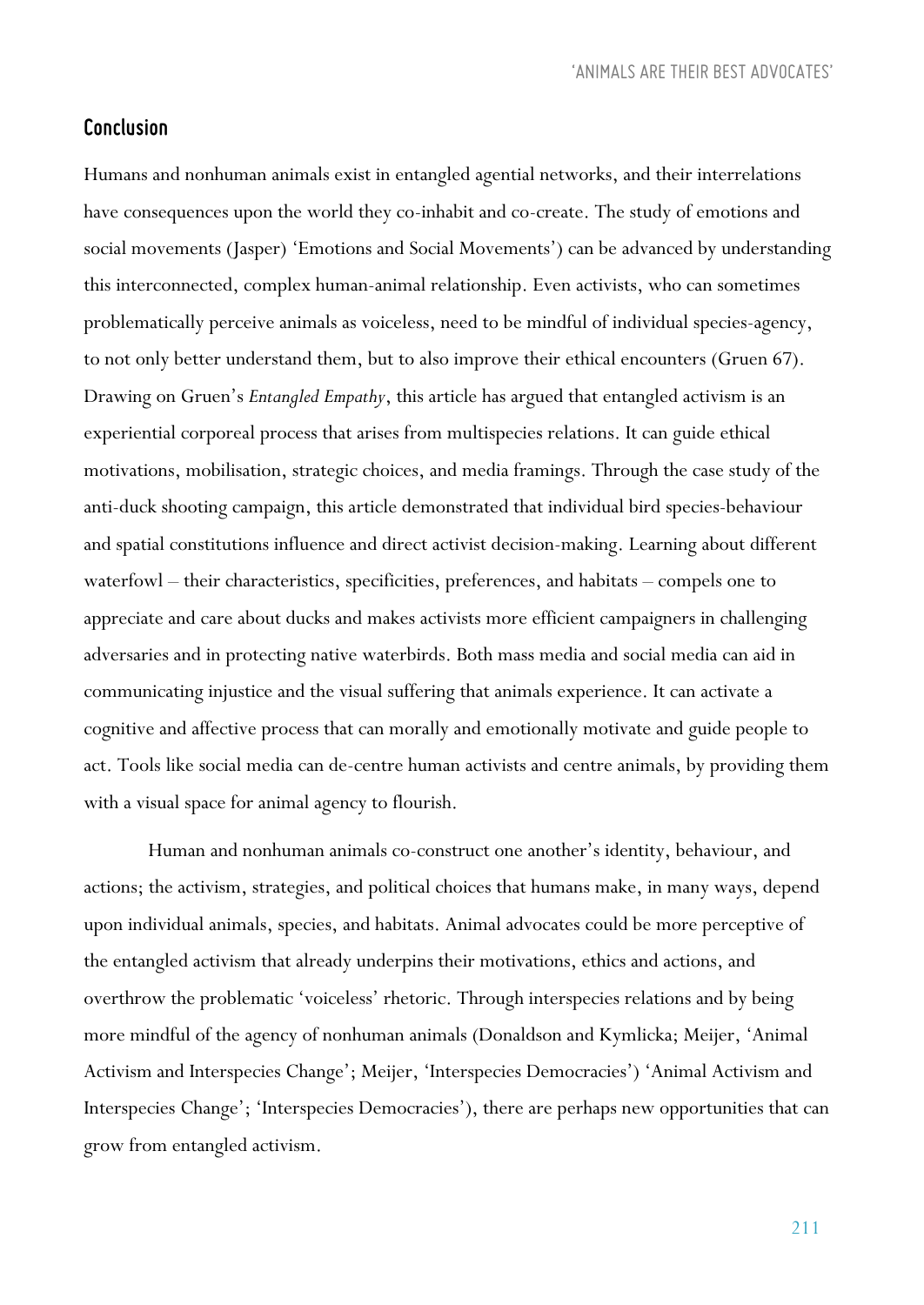## *Works Cited*

- Aaltola, Elisa. 'Animal Suffering: Representations and the Act of Looking'. *Anthrozoos*, vol. 27, no. 1, 2014, pp. 19–31.
- AAP. 'Dead Ducks Dumped Outside Premier's Office'. *The Australian*, 5 Apr. 2018, https://www.theaustralian.com.au/news/nation/dead-ducks-dumped-on-premiersdoor/news-story/c929b4c4de5a36c2cd63a95aeba4d18b, viewed 3 September 2018.
- Alger, J. M., and S. F. Alger. *Cat Culture: The Social World of a Cat Shelter*. Temple University Press, 2003.
- Birdlife Australia. *Curlew Sandpiper*. http://birdlife.org.au/bird-profile/curlew-sandpiper. viewed 2 September 2018.
- Birke, Lynda. 'Listening to Voices: On the Pleasures and Problems of Studying Human-Animal Relationships'. *The Rise of Critical Animal Studies*, edited by Nik Taylor and Richard Twine, Routledge, 2014, pp. 71–87.
- Boddice, Rob. *A History of Attitudes and Behaviours Toward Animals in Eighteenth-And Nineteenth-Century Britain*. The Edwin Mellen Press, 2008.
- Buller, H. 'Nourishing Communities: Animal Vitalities and Food Quality'. *Crossing Boundaries. Investigating Human-Animal Relationships*, edited by L. Birke and J. Hockenhull, Brill, 2012, pp. 51–72.
- Carere, Claudio, and Dario Maestripieri, editors. *Animal Personalities: Behavior, Physiology, and Evolution*. University of Chicago Press, 2013.
- Carter, Bob, and Nickie Charles. 'Animals, Agency and Resistance'. *Journal for the Theory of Social Behaviour*, vol. 43, no. 3, 2013, pp. 322–40.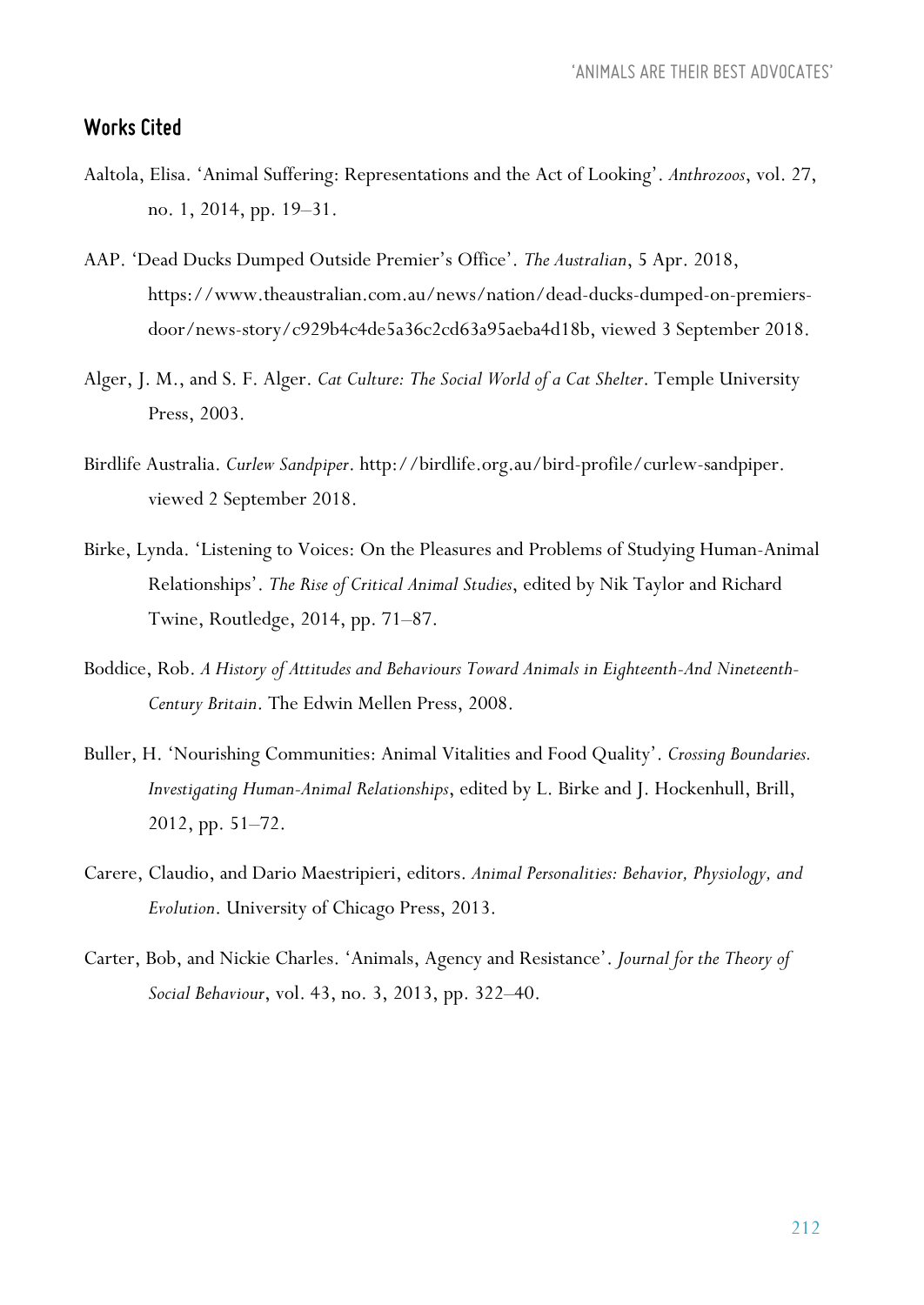Coalition Against Duck Shooting Facebook Page. *A Bird Has Come in and Our Vet Team Is Assessing the Injuries. She Is a Blue Winged Shoveler — Protected & Illegal to Shoot This Season*. 17 Mar. 2018, <https://www.facebook.com/CADSDuckRescue/videos/10156644536841062/>, viewed 17 March 2018.

- ---. *Mountain Duck Release - 2018 Season*. 13 Apr. 2018, <https://www.facebook.com/CADSDuckRescue/videos/10156736298446062/>, viewed 13 April 2018.
- ---. *Opening Weekend - 2018*. 18 Mar. 2018, <https://www.facebook.com/CADSDuckRescue/videos/10156648138586062/>, viewed 18 March 2018.
- ---. *Pink Eared Duck Rescue - Lake Martin*. 26 Mar. 2018, <https://www.facebook.com/CADSDuckRescue/videos/10156676448221062/>, viewed 26 March 2018.
- Collard, R. C., and K. Gillespie. 'Doing Critical Animal Geographies: Future Directions'. *Critical Animal Geographies: Politics, Intersections and Hierarchies in a Multispecies World*, edited by R-C. Collard and K. Gillespie, Routledge, 2015, pp. 203–12.
- DeMello, Margo. *Animals and Society: An Introduction to Human-Animal Studies*. Columbia University Press, 2012.
- Department of the Environment and Energy. *Calidris Ferruginea in Species Profile and Threats Database, Department of the Environment, Canberra*. 2018, <http://www.environment.gov.au/cgibin/sprat/public/publicspecies.pl?taxon\_id=856>, viewed 2 September 2018.
- Donaldson, Sue, and Will Kymlicka. *Zoopolis: A Political Theory of Animal Rights*. Oxford University Press, 2011.
- Einwohner, Rachel L. 'Practices, Opportunity, and Protest Effectiveness: Illustrations from Four Animal Rights Campaigns'. *Social Problems*, vol. 46, 1999, p. 169.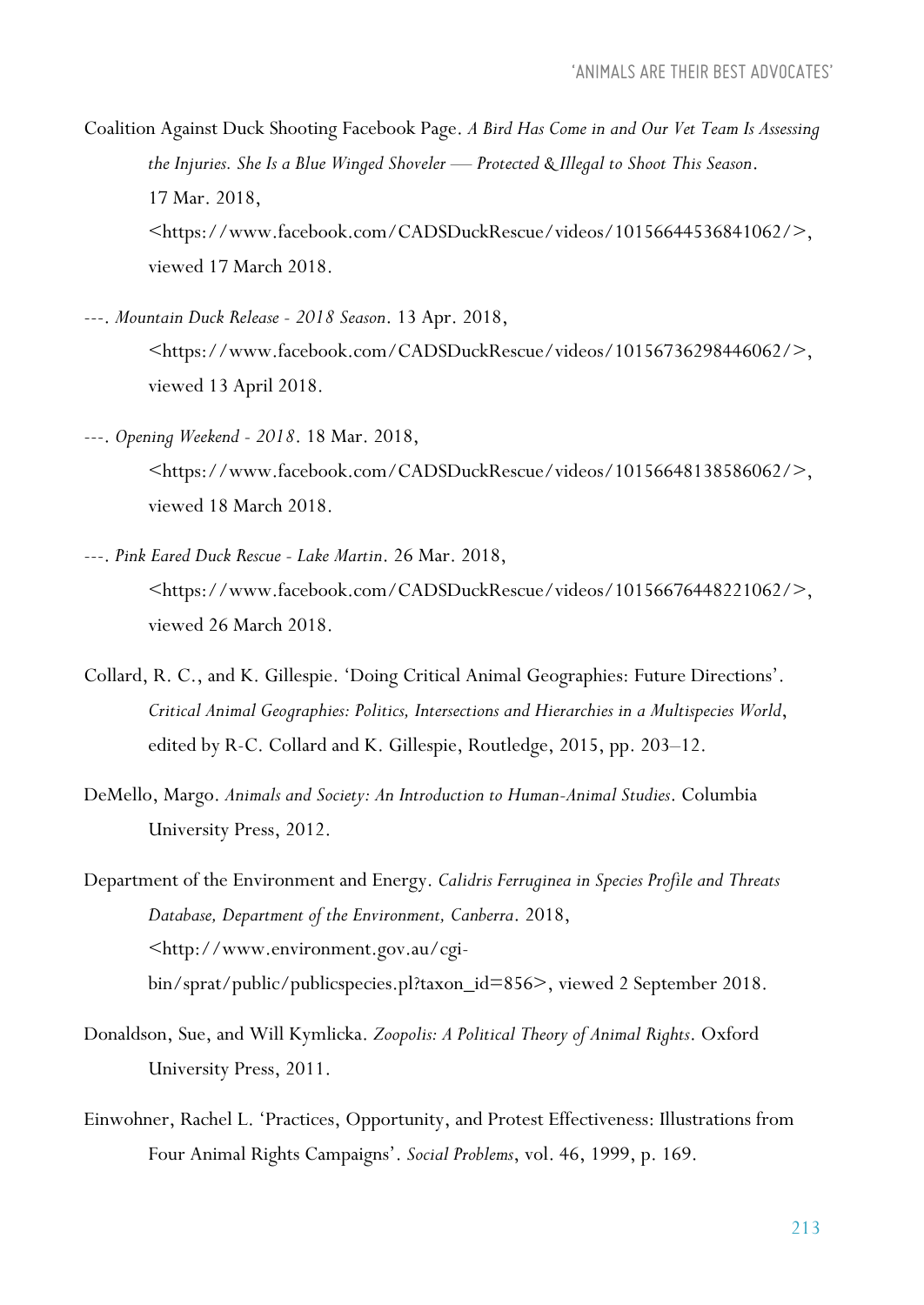- Fudge, Erica. 'What Was It Like to Be a Cow?: History and Animal Studies'. *The Oxford Handbook of Animal Studies*, edited by Linda Kalof, Springer, 2014, pp. 1–20.
- Game Management Authority. *3.3 Chestnut Teal (Game Duck Species)*. 19 Oct. 2014, https://www.youtube.com/watch?v=CA1Lb2C9SF0, viewed 2 September 2018.
- Griffin, Nathan Stephens. 'Doing Critical Animal Studies Differently'. *The Rise of Critical Animal Studies*, edited by Nik Taylor and Richard Twine, Routledge, 2014, pp. 111–36.
- Gruen, Lori. *Entangled Empathy*. Lantern Books, 2015.
- Hannson, Niklas, and Kerstin Jacobsson. 'Learning to Be Affected: Subjectivity, Sense, and Sensibility in Animal Rights Activism'. *Society & Animals*, vol. 22, no. 3, 2014, pp. 262–88.
- Hurn, Samantha. *Humans and Other Animals: Cross-Cultural Perspectives on Human-Animal Interactions*. Pluto, 2012.
- Jacobsson, Kerstin, and Jonas Lindblom. 'Emotion Work in Animal Rights Activism: A Moral Sociological Perspective'. *Acta Sociologica*, vol. 56, no. 1, 2013, pp. 55–68.
- Jasper, James. 'Emotions and Social Movements: Twenty Years of Theory and Research'. *Annual Review of Sociology*, vol. 37, 2011, pp. 285–303.
- Jasper, James M., and Jane Poulsen. 'Recruiting Strangers and Friends: Moral Shocks and Social Networks in Animal Rights and Anti-Nuclear Protests'. *Social Problems*, vol. 42, no. 4, Nov. 1995, pp. 493–512.
- Leitner, Helga, et al. 'The Spatialities of Contentious Politics'. *Transactions of the Institute of British Geographers*, vol. 33, no. 2, 2008, pp. 157–72.
- Lockwood, Alex. 'Bodily Encounter, Bearing Witness and the Engaged Activism of the Global Save Movement'. *Animal Studies Journal*, vol. 7, no. 1, 2018, pp. 104–26.
- Lorimer, Jamie. 'Moving Image Methodologies for More-than-Human Geographies'. *Cultural Geographies*, vol. 17, no. 2, 2010, pp. 237–58.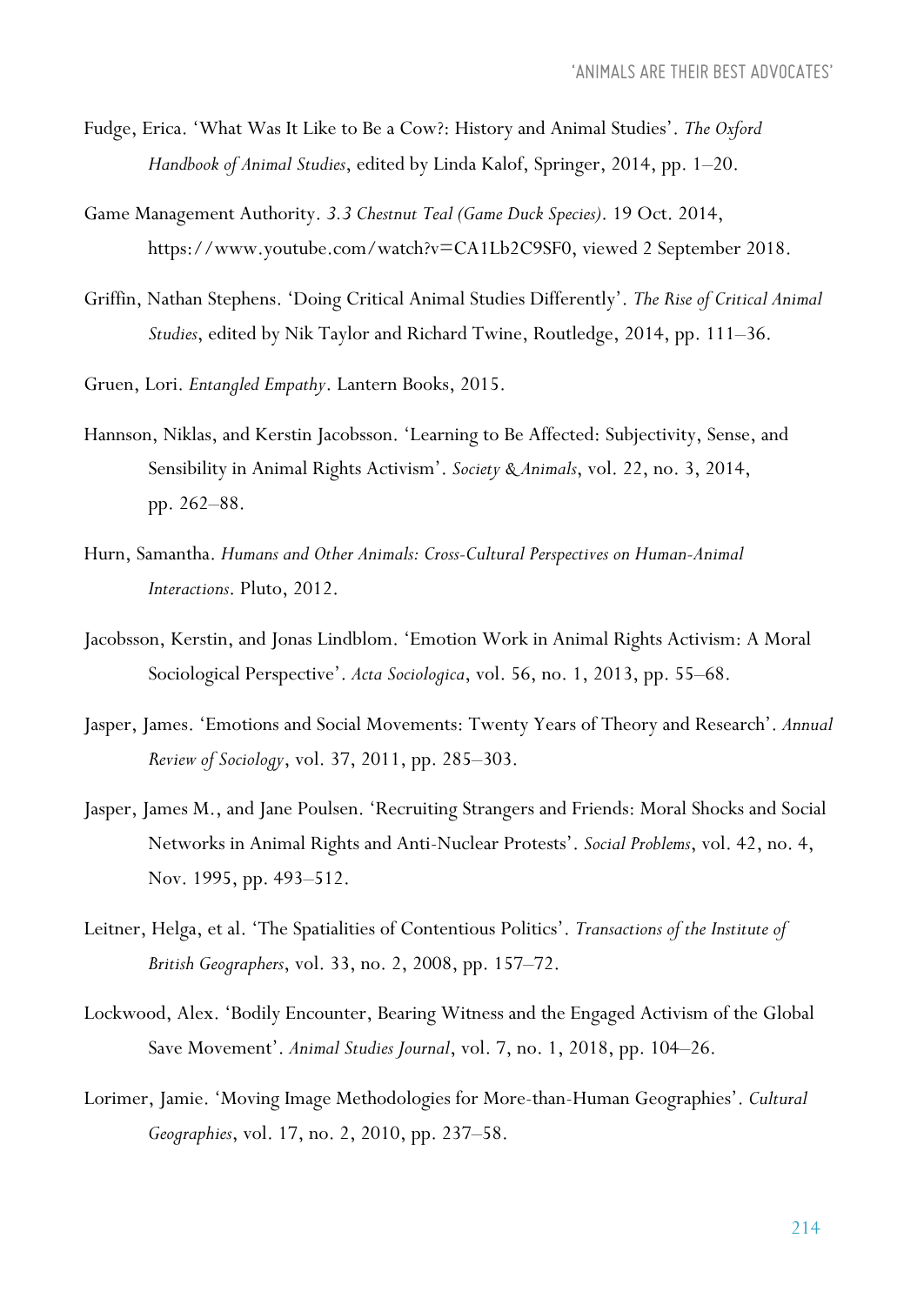- Marston, Sallie. 'Mobilizing Geography: Locating Space in Social Movement Theory'. *Mobilization: An International Quarterly*, vol. 8, no. 22, 2003, pp. 227–33.
- Martin, Deborah, and Bryan Miller. 'Space and Contentious Politics'. *Mobilization: An International Quarterly*, vol. 8, no. 2, 2003, pp. 143–56.
- Martini, Michele. 'Online Distant Witnessing and Live-Streaming Activism: Emerging Differences in the Activation of Networked Publics'. *New Media & Society*, 2018, pp. 1– 21.
- Meijer, Eva. 'Animal Activism and Interspecies Change'. *Animal Liberation Currents*, Nov. 2016, https://www.animalliberationcurrents.com/animal-activism-interspecies-change/.
- ---. 'Interspecies Democracies'. *Animal Ethics in the Age of Humans*, edited by Bernice Bovenkerk and Jozef Keulartz, vol. 23, Springer, 2016, pp. 53–72.
- Menkhorst, Peter, et al. *The Australian Bird Guide*. CSIRO Publishing, 2017.
- Mummery, Jane, and Debbie Rodan. 'Mediation for Affect: Coming to Care about Factory-Farmed Animals'. *Media International Australia*, vol. 165, no. 1, 2017, pp. 1–21.
- Munro, Lyle. 'Narratives of Protest: Television's Representation of an Animal Liberation Campaign'. *Media International Australia*, no. 83, Feb. 1997, pp. 103–12.
- Nash, Linda. 'The Agency of Nature or the Nature of Agency?' *Environmental History*, vol. 10, no. 1, Jan. 2005, pp. 67–69.
- Pachirat, Timothy. *Every Twelve Seconds: Industrialized Slaughter and the Politics of Sight*. Yale University Press, 2011.
- Pacini-Ketchabaw, Veronica, et al. 'Decentring the Human in Multispecies Ethnographies'. *Posthuman Research Practices in Education*, edited by Carol A. Taylor and Christina Hughes, Palgrave Macmillan, 2016, pp. 149–67.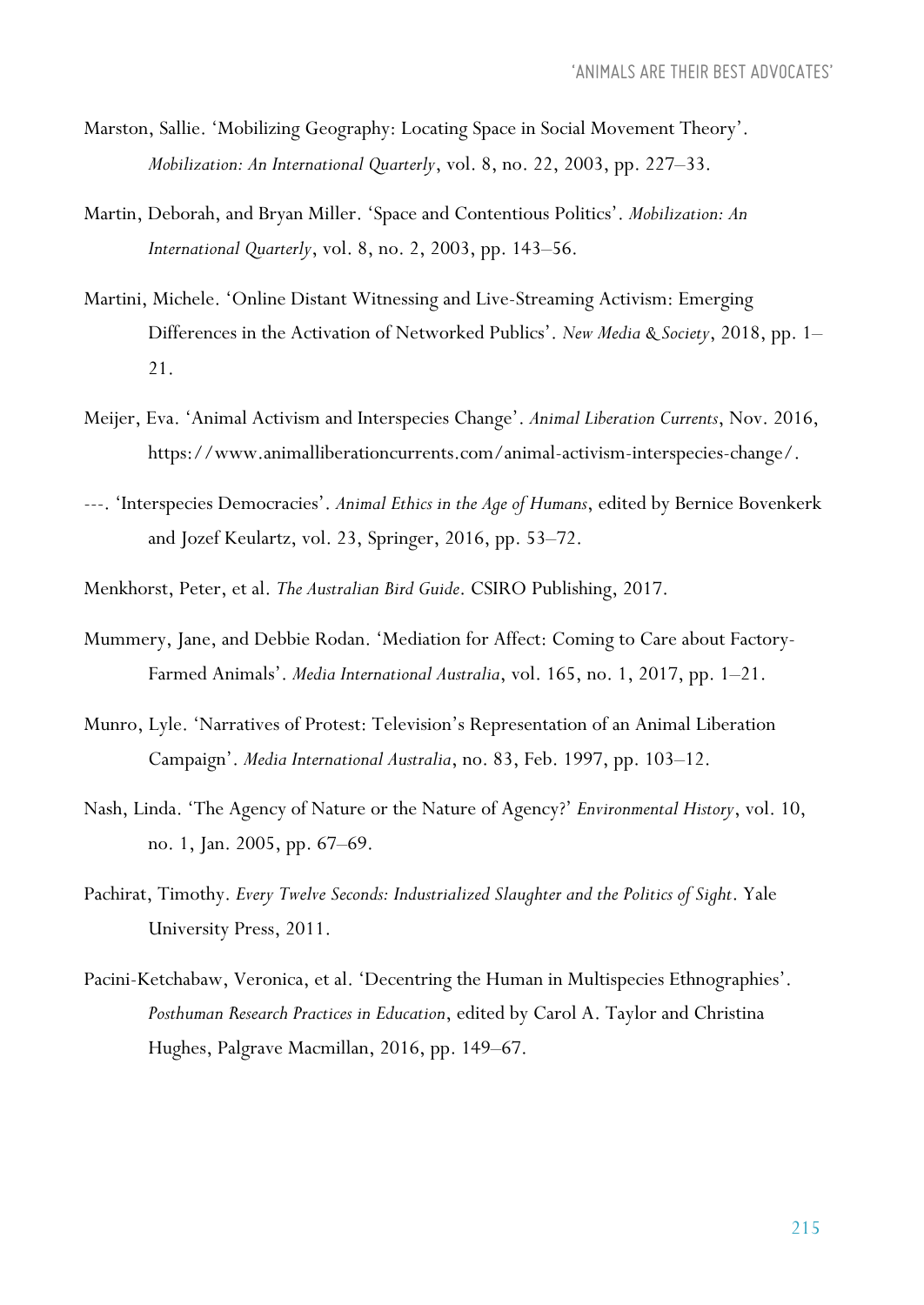- Platt, Louise, and Thomas Fletcher. 'What "walkies" Says about Your Relationship with Your Dog'. *The Conversation*, Jan. 2017, viewed 12 April 2018, https://theconversation.com/what-walkies-says-about-your-relationship-with-yourdog-71245.
- Saha, Jonathan. 'Colonizing Elephants: Animal Agency, Undead Capital and Imperial Science in British Burma'. *British Society for the History of Science*, 2017, pp. 1–27.
- Schlosser, Markus. 'Agency'. *The Stanford Encyclopedia of Philosophy*, edited by Edward N. Zalta, Fall Edition 2015, https://plato.stanford.edu/archives/fall2015/entries/agency/.

Singer, Peter. *Practical Ethics*. Cambridge University Press, 1979.

- ---. *Practical Ethics*. 3rd ed., Cambridge University Press, 2011.
- Snow, David A., and Robert D. Benford. 'Master Frames and Cycles of Protest'. *Frontiers in Social Movement Theory*, edited by Aldon D. Morris and Carol McClurg Mueller, Yale University Press, 1992.
- Swart, Sandra. '"The World the Horses Made": A South African Case Study of Writing Animals into Social History'. *IRSH*, vol. 55, 2010, pp. 241–63.
- Taylor, Nicola. '"Never an It": Intersubjectivity and the Creation of Animal Personhood in Animal Shelters'. *Qualitative Sociology Review*, vol. III, no. 1, Apr. 2007, pp. 59–73.
- Taylor, Nik, and Richard Twine. *The Rise of Critical Animal Studies*. Routledge, 2014.
- Tiplady, Catherine M., et al. 'Public Response to Media Coverage of Animal Cruelty'. *Agricultural Environmental Ethics*, vol. 26, 2013, pp. 869–85.
- Villanueva, Gonzalo. *A Transnational History of the Australian Animal Movement, 1970-2015*. Palgrave Macmillan, 2018.
- de Waal, Frans. *Are We Smart Enough to Know How Smart Animals Are?* W. W. Norton & Company, 2017.